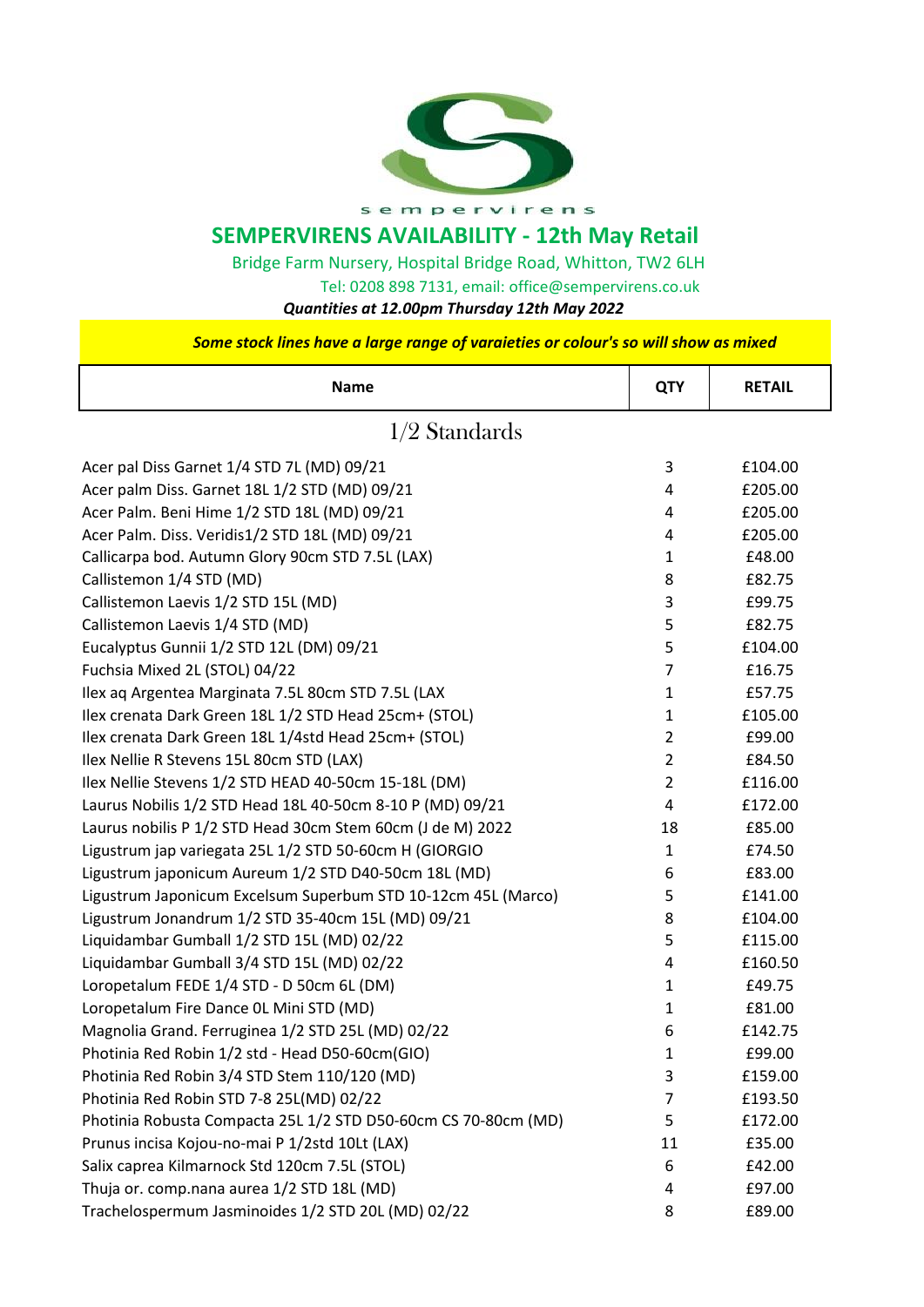| Viburnum Tinus Eve Price 1/2 STD 9L (MD) 09/21    | $\overline{2}$ | £97.00  |
|---------------------------------------------------|----------------|---------|
| Viburnum tinus Eve Price P 1/2 STD 18L (MD) 09/21 | 4              | £161.00 |
| Wisteria mix 1/2 STD 7L (MD) 02/22                | $\mathbf{1}$   | £58.75  |
| Wisteria Mix Caned 3L 175-200cm (MD) 02/22        | 4              | £20.50  |
| Bamboo                                            |                |         |
| Bambusa Biss Aurea 12L 200-250cm (MD)             | $\mathbf{1}$   | £55.00  |
| Fargesia robusta 50-60cm 4L (STOL)                | 6              | £33.50  |
| Phyllostachys Aurea 9L 175-200cm (MD) 09/21       | $\overline{2}$ | £46.00  |
| Phyllostachys Nigra 18L 200-250cm (MARCO)         | $\overline{2}$ | £63.50  |
| Phyllostachys Nigra 200-250cm 18L (MD) 2021       | $\mathbf{1}$   | £63.50  |
| Phyllostachys Nigra 200cm 15L (MD)                | 5              | £65.75  |
| <b>Bedding Plants</b>                             |                |         |
| Begonia semp Mix 9cm (FLEUR) 04/22                | 55             | £1.25   |
| Begonia Tub Mixed 10.5cm (FLEUR) 04/22            | 23             | £2.75   |
| Calibrachoa mix 10.5cm (FLEUR)                    | 23             | £3.25   |
| Canna Cannova Bronze Scarlet 12cm (FLEUR) 05/22   | 5              | £8.50   |
| Canna Cannova mix 12cm (FLEUR)                    | $\mathbf{1}$   | £10.00  |
| Canna Cannova Mix 12cm (FLEUR) 05/22              | 4              | £8.50   |
| Canna mix 13cm (J de M)                           | $\overline{2}$ | £10.00  |
| Convolvulus cneorum 20cm (J de M)                 | $\mathbf{1}$   | £14.75  |
| Cosmos bip. Sonata Pink 12cm (FLEUR) 05/22        | 12             | £5.00   |
| Cyclamen coum 10.5 (FLEUR) 11/21                  | 44             | £5.75   |
| Cyclamen Merita Mixed 1L (FAR) 01/22              | 6              | £4.50   |
| Cyclamen Outsider Mix 11cm (FARPL)                | 26             | £2.50   |
| Felicia felicitara Blue 10.5cm (FLEUR) 04/22      | 16             | £2.75   |
| Fuchsia Bella Mix 10.5cm (FLEUR) 04/22            | 11             | £3.50   |
| Fuchsia Hawkshead 2L (OTT) 05/22                  | 10             | £7.50   |
| Fuchsia Mix Trellis 19cm (FLEUR) 04/22            | 3              | £24.50  |
| Gazania Big Kiss Mixed 1L (FAR)                   | $\overline{2}$ | £4.25   |
| Geranium Trailing 10.5cm (FLEUR) 04/22            | 177            | £3.50   |
| Geranium Upright 10.5cm (FLEUR) 04/22             | 96             | £3.50   |
| Geranium Upright 10cm (FLEUR) 04/22               | 33             | £3.50   |
| Gerbera Garvinea Mixed 15cm (FLEUR)               | 8              | £11.00  |
| Hanging basket - (OTTER) £20 Each or 2 for £37    | 20             | £20.00  |
| Hedera Mix 8.5cm (J de M) 03/22                   | 68             | £2.50   |
| Nicotiana Mix 10.5cm (FLEUR)                      | 24             | £3.25   |
| Osteospermum Mix 10.5cm (FLEUR) 04/22             | 113            | £3.50   |
| Petunia Mix 10.5cm (FLEUR) 04/22                  | 33             | £3.50   |
| Primula denticulata Mix 1L (FAR) 03/22            | 19             | £4.50   |
| Primula x pubescens 1L (FAR) 03/22                | 14             | £5.00   |
| Rhodanthemum hyb. Casablanca 10.5cm (J de M)      | 8              | £3.25   |
| Senecio Maritima 9cm (FLEUR) 05/22                | 12             | £1.00   |
| Tagets Mixed 9cm (FLEUR) 05/22                    | $\overline{7}$ | £1.00   |
| Tub and Basket Mix 2022 9cm (FAR)                 | 281            | £2.00   |
| Verbena rigida Venosa 2L (OTT) 04/22              | 8              | £7.25   |
| Viola Scented (Far) 03/22                         | 13             | £6.00   |
| Viola Spring Mix 1L (FAR) 03/22                   | $\mathbf{1}$   | £2.50   |

Cacti and *Succulant*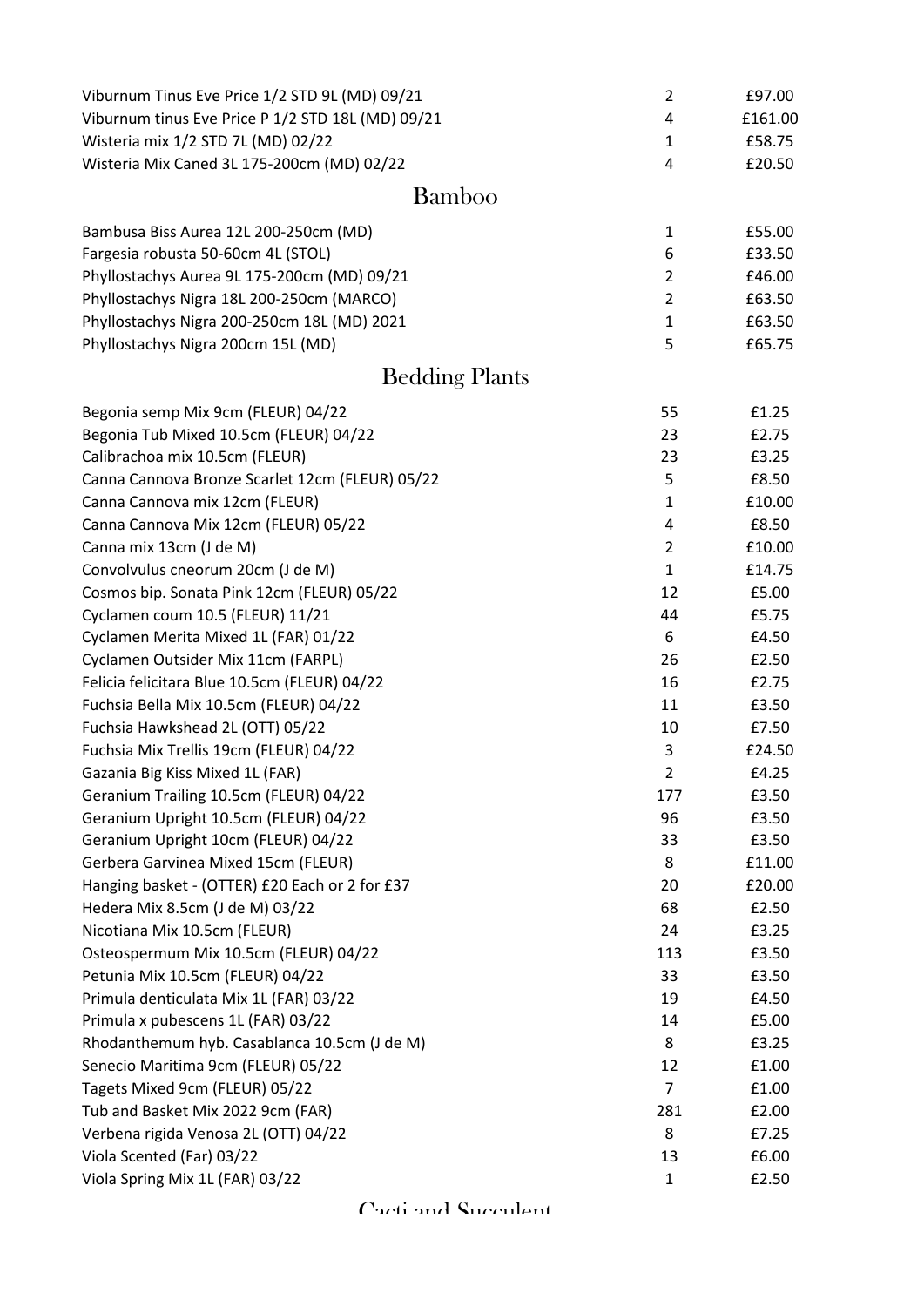## Cacti and Succulent

| Agave americans 7.5Lt (MDSOURCE)                    | 2              | £31.75  |
|-----------------------------------------------------|----------------|---------|
| Aloe Safari Sunrise 10-15cm 2L (STOL)               | 9              | £14.50  |
| Aloe Vera 12cm (FLEUR)                              | 12             | £8.00   |
| Aloe Vera barbadensis 10.5cm (Fleur) 05/21          | $\mathbf{1}$   | £6.50   |
| Cactus Mix 12cm (J de M) 04/22                      | 26             | £7.25   |
| Cactus mix 21cm (FLEUR)                             | $\mathbf{1}$   | £27.75  |
| Cactus Mix Terracota 9cm (J de M)                   | $\overline{2}$ | £4.50   |
| Christmas Cactus 13cm (FLEUR)                       | 4              | £7.00   |
| Drosera mix 9cm (Fleur)                             | 24             | £5.75   |
| Echeveria Blue Prince 8.5cm (Fleur) 10/21           | 11             | £4.50   |
| Garden Succulent Mix 11cm (FAR)                     | 19             | £3.75   |
| Gazania Mixed 10.5cm (FLEUR) 05/22                  | 15             | £3.25   |
| Lewisia cotyledon 2L (STOL)                         | $\overline{2}$ | £10.25  |
| Lewisia Mountain Dreams 13cm (MD) 04/22             | 4              | £4.50   |
| Mangave in varieties 15cm (STOL)                    | 6              | £15.75  |
| Schlumbergera mix 10.5cm (FLEUR) 11/21              | 22             | £5.00   |
| Sempervivum Arachnoideum Rubrum 8.5cm (FLEUR) 09/21 | 8              | £2.75   |
| Sempervivum Darkona 10.5cm (J de M) 10/21           | 28             | £3.50   |
| Sempervivum Herta Green 11cm (FLEUR) 09/21          | 9              | £3.75   |
| Sempervivum Mix 10.5cm (J de M) 10/21               | 43             | £3.50   |
| Climbers                                            |                |         |
| Akebia Quinata 9L (GIORGIO)                         | 3              | £30.00  |
| Akebia quinata Cream form 9L (GIORGIO)              | 1              | £30.00  |
| Bougainvillea mix 17cm (FLEUR) 05/22                | 5              | £22.75  |
| Campsis Mix Sorts Caned 175-200cm 3L (MD) 02/22     | $\overline{7}$ | £20.50  |
| Clematis Evergreen Mix 8L (STOL) 02/22              | 5              | £56.50  |
| Clematis Little Lemons 3L (STOL)                    | $\overline{2}$ | £16.00  |
| Clematis mixed 3L (New Leaf) 02/21                  | 6              | £12.75  |
| Clematis Mixed 3L (New Leaf) 04/22                  | 44             | £14.50  |
| Clematis Montana Alba 1.5-1.75M 7L (BRADS) 10/21    | 3              | £26.00  |
| Clematis Montana Rubens 150-175cm 7L (Brands) 10/21 | 2              | £26.00  |
| Clematus Montana Wilsonii 2L (KLG)                  | 13             | £14.00  |
| Euonymus fort. Wolong Ghost 2L (STOL)               | $\mathbf{1}$   | £13.00  |
| Fallopia balshuanicum 3L (NLP)                      | $\overline{2}$ | £12.75  |
| Hedera col Dentata Variegata (NEW LEAF)             | 4              | £9.50   |
| Hedera col Paddys Pride (NEW LEAF)                  | $\overline{2}$ | £9.50   |
| Jasminum mixed 3L (New Leaf) 04/2022                | 4              | £14.50  |
| Jasminum nudiflorumn 9L (J de M) 08/21              | 17             | £36.25  |
| Jasminum pol. Pyramid 17cm (FLEUR) 05/22            | 3              | £26.25  |
| Lonicera Mixed 3L (New Leaf) 04/22                  | 14             | £14.50  |
| Lonicera nitida Ball 25cm 5L (STOL) 02/22           | 14             | £19.50  |
| Passiflora Mixed 13cm (J de M)                      | 3              | £9.75   |
| Passiflora Mixed Caned 175-200cm 3L (MD) 02/22      | 14             | £20.50  |
| Solanum jasminoides 19cm (J de M) 04/22             | 18             | £23.00  |
| Trachelospermum 30L 300-350cm (MD) 11/21            | 4              | £195.00 |
| Trachelospermum Jasminoides 150-175cm 3L (MD) 11/21 | $\mathbf{1}$   | £24.50  |
| Trachelospermum Jasminoides 175-200cm 9L (MD) 02/22 | 40             | £53.00  |
| Trachelospermum jasminoides 3L 150-175cm (MD) 02/22 | 10             | £24.50  |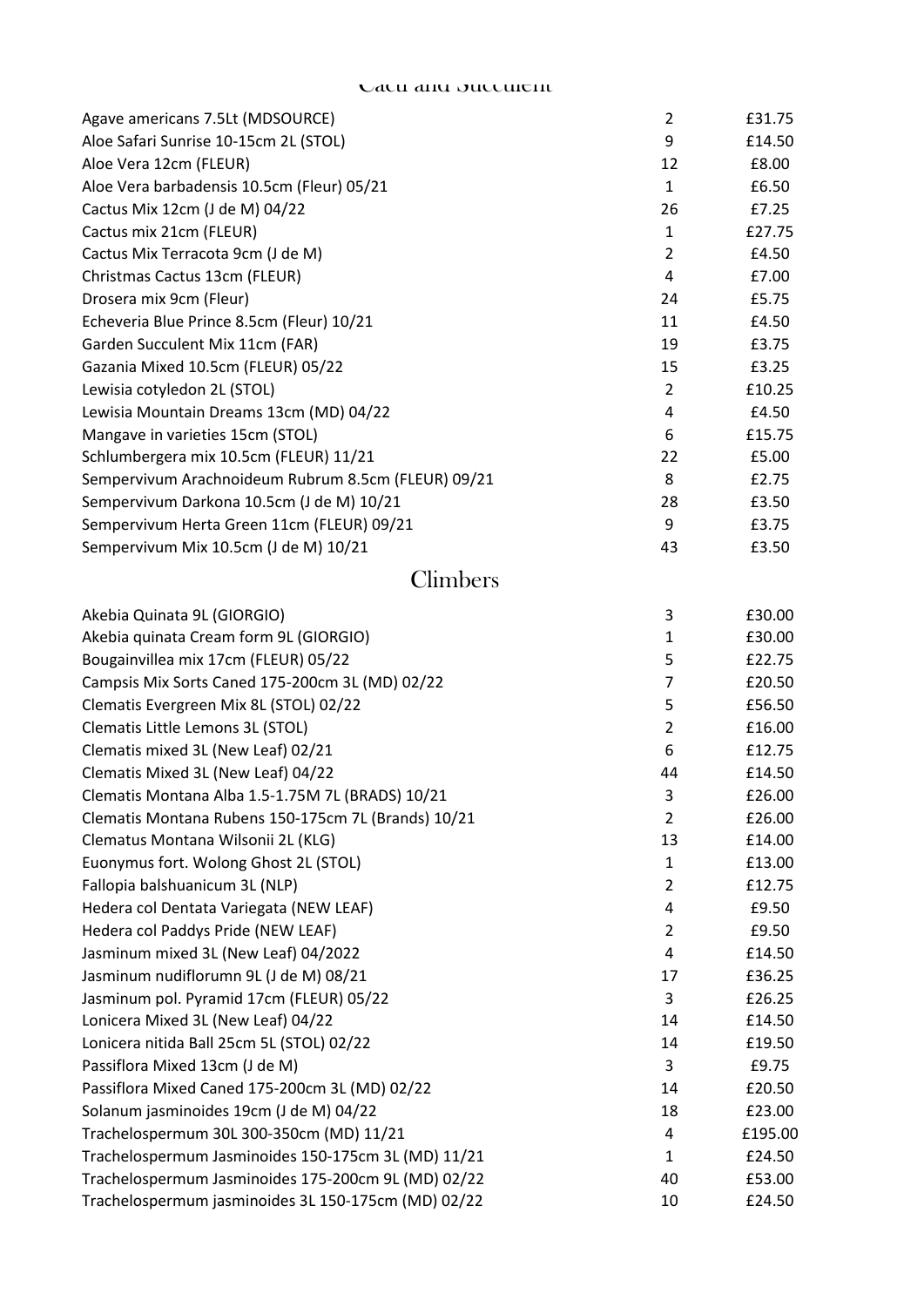| Wisteria mix Clear Stem STD 8-10cm H 160-170cm (MD)                          | $\overline{2}$ | £166.00 |
|------------------------------------------------------------------------------|----------------|---------|
| Wisteria Mix Col 10L 200-225 White Blue & Pink                               | 3              | £51.00  |
| Wisteria sinensis Mixed (GEORGIO)                                            | $\overline{2}$ | £65.00  |
| Conifers                                                                     |                |         |
| Cryptomeria Japn. Globosa Nana 40cm 9L (MD)                                  | $\mathbf{1}$   | £62.00  |
| Cryptomeria Japonica Elegans 60-80cm 7L (MD)                                 | $\overline{2}$ | £24.50  |
| Cupressocyparis Leylandii 175-200cm 18L (MD)                                 | 10             | £55.25  |
| Cupressus Goldcrest Wilma 14cm (Fleur)                                       | 3              | £6.75   |
| Cupressus m. Wilma 10.5cm (STOL)                                             | 11             | £4.00   |
| Cupressus semp pyramidalis Strict 18L (MD)                                   | $\overline{7}$ | £105.00 |
| Cupressus Semp Pyramundalis/Stricta Chianti clear stem 50cm 200-250CM<br>30L | $\overline{2}$ | £82.75  |
| Cupressus semp Totem 100-125cm 9L (MD) 02/22                                 | 8              | £46.00  |
| Cupressus semp. Pyramidalis 175-200cm (MD)                                   | $\mathbf{1}$   | £79.50  |
| Sequoiadendron g Glaucum 125-150cm 15L (STOL)                                | $\mathbf{1}$   | £108.00 |
| Taxus baccata 60-80cm 10L (LAX) 08/21                                        | 15             | £41.00  |
| Taxus Baccata Fastigiata 120-240cm 30L (Marco) 02/20                         | 4              | £163.50 |
| Thuja occ. Aniek 17cm (J de M) 04/22                                         | 27             | £12.50  |
| Thuja occ. Tiny Tim 19cm (J de M) 04/22                                      | 21             | £12.00  |
| Ferns                                                                        |                |         |
| Dryopteris Erythrosora 10L (OTT)                                             | 4              | £24.00  |
| Fern Mixed 11cm (STOL) 04/22                                                 | 50             | £4.75   |
| Fern Mixed 2L (PM) 10/21                                                     | 29             | £5.75   |
| Fern Mixed 5L (STOL) 04/22                                                   | 3              | £20.25  |
| Ferns 1L (Bridge) 2022                                                       | 12             | £4.50   |
| Ferns 3L (BRIDGE) 2022                                                       | 17             | £8.75   |
| Ferns Hardy 1L (BRIDGE) 2021                                                 | 6              | £4.25   |
| Ferns Mixed 3L (STOL) 04/22                                                  | 3              | £14.00  |
| <b>Field Grown</b>                                                           |                |         |
| Cornus Alba Sibirica 150-175cm 7.5L (LAX) 08/21                              | 9              | £36.75  |
| Euonymus Mixed Ball 25cm 5L (STOL) 02/22                                     | 12             | £19.50  |
| Hamamelis intermedia Arnold Promice 100-125cm RB (LAX) 10/2                  | 5              | £89.00  |
| Hydrangea paniculata Kyushu 100-125cm RB (LAX) 10/21                         | 10             | £41.00  |
| Hydrangea paniculata Pink Diamond 80-100cm RB (LAX) 10/21                    | 7              | £36.00  |
| Hydrangea paniculata Vanille-Fraise 80-100cm RB (LAX) 10/21                  | 1              | £36.00  |
| Ilex Dark Green 9cm (STOL) 02/22                                             | $\overline{7}$ | £2.75   |
| Juniperus scop Blue Arrow 150-175cm RB (LAX) 09/21                           | 4              | £43.75  |
| Ligustrum ovalifolium 100-125cm 7.5L (LAX) 08/21                             | 8              | £26.25  |
| Ligustrum Ovalifolium 20cm (J de M) 08/21                                    | 16             | £12.50  |
| Lonicera fragrantissima 100-125cm RB (LAX)                                   | $\overline{2}$ | £15.00  |
| Magnolia Heaven Scent 125-150cm RB (LAX) 10/21                               | $\overline{2}$ | £89.00  |
| Magnolia soul Alba Superba 150-175cm WRB (LAX)                               | $\mathbf{1}$   | £150.00 |
| Magnolia Susan 125-150cm RB (LAX) 10/21                                      | 5              | £89.00  |
| Philadelphus Virginal 100-125cm 7.5L (LAX) 08/21                             | 8              | £29.75  |
| Photinia fras. Dicker Tony 50-60 RB (LAX) 09/21                              | 1              | £19.50  |
| Prunus I. Angustifolia 100-125cm RB (LAX) 09/21                              | 15             | £36.75  |
| Rosa Banksiae Mixed caned 175-200cm 3L (MD) 04/22                            | 7              | £23.00  |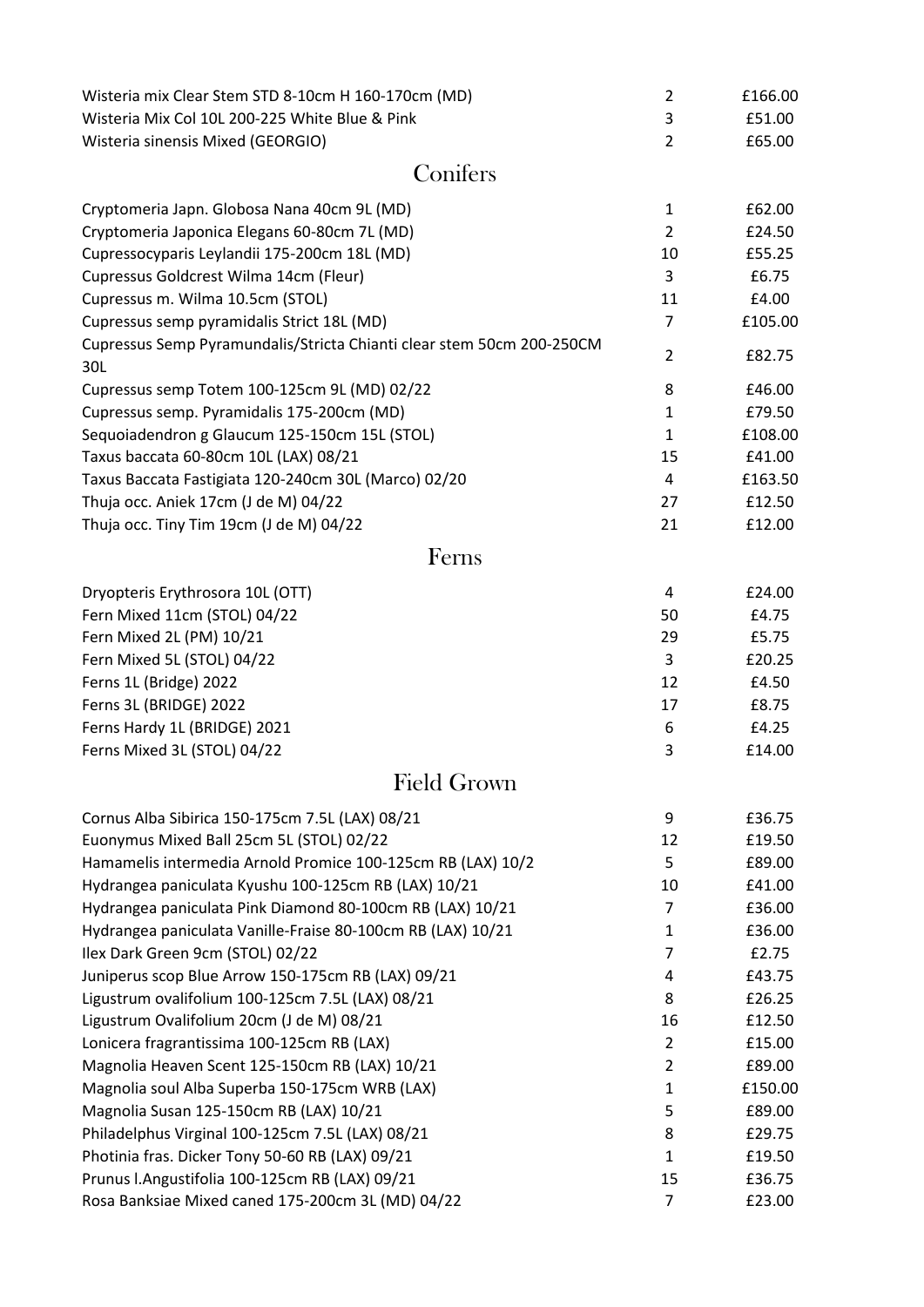| Syringa microphylla Superba 125-150cm RB (LAX) 10/21        | 5              | £72.00  |
|-------------------------------------------------------------|----------------|---------|
| Syringa Vulgaris Charles Joly 125-150cm RB (LAX) 10/21      | 4              | £89.00  |
| Syringa vulgaris Mme Lemoine 100-125cm RB (LAX) 10/21       | 5              | £72.00  |
| Taxus baccata 100-125cm RB (LAX) 09/21                      | $\mathbf{1}$   | £45.50  |
| Taxus baccata CONE 100cm RB (LAX) 09/21                     | $\mathbf{1}$   | £89.00  |
| Taxus baccata PIRAMIDE (Egyptian) 100cm RB (LAX) 09/21      | 6              | £175.00 |
| Taxus baccata PIRAMIDE (Egyptian) 80cm RB (LAX) 09/21       | 5              | £123.50 |
| Fruit                                                       |                |         |
| Apple Discovery MM106 12L (NEWEY) 04/22                     | $\overline{2}$ | £38.00  |
| Apple Golden Delicious MM106 12L (NEWEY) 04/22              | $\overline{2}$ | £38.00  |
| Apple James Grieve MM106 12L (NEWEY) 04/22                  | $\overline{2}$ | £38.00  |
| Blueberry Chandler 3L (NEWEY) 04/22                         | 8              | £13.00  |
| Blueberry Elliot 3L (NEWEY) 04/22                           | 9              | £13.00  |
| Ficus carica Brown Turkey 3L (NEWEY) 04/22                  | $\overline{7}$ | £13.00  |
| FIG Ficus Brown Turkey 90-120cm 10L (BRANDS) 10/21          | 3              | £32.00  |
| Patio Fruit Mixed Mini Std 50cm 5L (STOL) 02/22             | 43             | £18.50  |
| Pear Conference 12L (NEWEY) 04/22                           | $\mathbf{1}$   | £40.00  |
| Punica Granatum Bush (pomi) 175-200cm 25L (MD) 02/22        | $\overline{7}$ | £71.50  |
| Rhubarb Timberley Early 3L (NEWEY) 04/22                    | 6              | £10.50  |
| Strawberries Fragaria Mix 10.5cm (J de M) 03/22             | 23             | £3.00   |
| Vaccinium Vitis-id Fireballs 15cm (STOL) 03/22              | 35             | £10.50  |
| Vitis Brant GRAPE P 20L 1.2-1.5M Trellis (BRANDS)           | $\mathbf{1}$   | £60.00  |
| Vitus Muscat of Alexandria P GRAPE 20L Trellis 1.2-1.5M (BR | $\overline{2}$ | £60.00  |
| Grasses                                                     |                |         |
| Carex comans Amazon Mist 2L (OTT) 05/22                     | 7              | £6.50   |
| Carex Evergold 2L (OTT) 05/22                               | 8              | £6.50   |
| Carex Ice Dance 2Lt (OTT)                                   | 12             | £6.00   |
| Festuca glauca Intens Blue 2L (STOL) 04/22                  | 3              | £10.75  |
| Grasses 1L (Bridge) 2022                                    | 34             | £4.50   |
| Grasses Mix 14cm (J de M)                                   | 5              | £6.50   |
| Grasses Mixed 1L (Bridge) 2021                              | 22             | £4.25   |
| Grasses Mixed 3L (BRIDGE) 2021                              | 25             | £8.25   |
| Imperata cly. Red Baron 3L (STOL)                           | $\overline{2}$ | £17.00  |
| Lomandra long. White Sands 40-50cm 5L (STOL) 02/22          | 5              | £26.00  |
| Ophiopogon plan. Niger (STOL)                               | $\mathbf{1}$   | £8.50   |
| Perovskia Blue Spire 17cm (FLEUR)                           | $\overline{2}$ | £11.00  |
| Herbs                                                       |                |         |
| Herbs 1Lt (Quantil) 03/22                                   | 35             | £3.50   |
| Herbs Mixed 2L (FAR)                                        | 13             | £6.00   |
| Herbs Mixed 8.5cm (Quantil) 03/22                           | 171            | £2.00   |
| Herbs Mixed 9cm 2021 (FAR)                                  | 56             | £1.75   |
| Mint Peppermint 10.5cm (J de M)                             | 6              | £1.75   |
| Houseplants                                                 |                |         |
| Kalanchoe Garden Mix 12cm (FLEUR) 05/22                     | 10             | £4.75   |
| Kalanchoe Mix 10.5cm (Fleur)                                | $\mathbf{1}$   | £3.50   |
| Kalanchoe single flowers 9cm (J de M)                       | $\mathbf{1}$   | £2.50   |
|                                                             |                |         |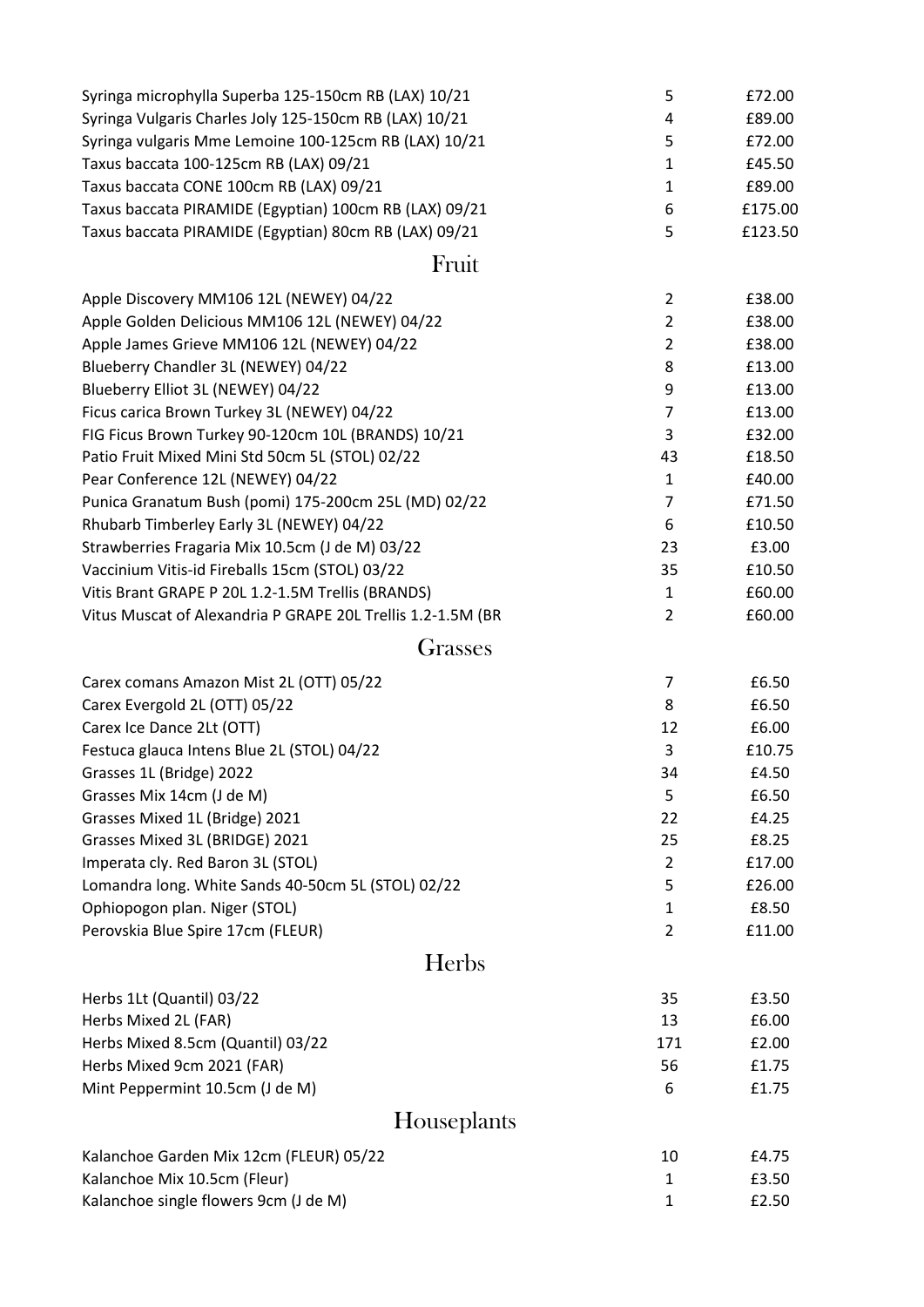| Strelitzia Nicolai 9L (MD) 02/22                  | 6              | £66.25 |
|---------------------------------------------------|----------------|--------|
| Palm                                              |                |        |
| Chamaerops humilia 80-85cm 21cm (J de M) 04/22    | 16             | £39.75 |
| Chamearops Humilis Vulcano 9L (MD) 09/21          | 7              | £63.00 |
| Cycas revoluta 55-60cm (J de M) 04/22             | $\overline{2}$ | £46.25 |
| Perennials                                        |                |        |
| Achillea Cerise Queen 2L (OTT) 04/22              | 7              | £6.50  |
| Achillea Terracotta 2L (OTT) 04/22                | 9              | £6.50  |
| Agapanthus a. Stephanie Charm 4L (STOL)           | 1              | £18.50 |
| Agapanthus Africanus Albus White 5L (MD) 02/22    | 14             | £20.50 |
| Agapanthus Music Collection 20-25cm 4L (STOL)     | 1              | £26.75 |
| Agapanthus Umbellatus Ovatus BLUE 15L (MD) 02/22  | 6              | £61.25 |
| Agapanthus Umbellatus Ovatus BLUE 5L (MD) 02/22   | 4              | £20.50 |
| Agastache Purple Haze 2L (OTT) 04/22              | $\overline{7}$ | £7.50  |
| Ajuga rep. Catlins Giant 2L (NWP) 03/22           | 29             | £7.50  |
| Ajuga retans Alba 2L (OTT) 04/22                  | 19             | £6.50  |
| Alchemilla Mollis 2L (NWP)                        | 5              | £5.50  |
| Alchemilla Mollis 2L (OTT)                        | 19             | £6.00  |
| Alchemilla mollis 2L (OTT) 04/22                  | 7              | £6.50  |
| Alstroemeria colorita mix 19cm (J de M) 04/22     | 9              | £17.75 |
| Aquilegia Blue Star 2L (OTT) 03/22                | 3              | £6.50  |
| Aquilegia caer. White 2L (OTT) 04/22              | 10             | £6.50  |
| Aquilegia Crimson Star 2L (OTT) 04/22             | 3              | £6.50  |
| Armeria pseudarmeria Red 2L (OTT) 03/22           | 2              | £6.00  |
| Astelia ner. Red Shadow 30-40cm 5L (STOL)         | 8              | £27.25 |
| Aster Alice Haslam 2L (OTT)                       | 9              | £6.00  |
| Aster Little Carlow 2L (OTT)                      | 3              | £6.00  |
| Aster Nesthakchen 2L (OTT)                        | 19             | £6.00  |
| Aubrieta Mix 1L (FAR) 2022                        | $\mathbf{1}$   | £5.00  |
| Brunnera Silver Heart 2L (OTT) 03/22              | 2              | £9.00  |
| Buddleia Petit Snow White 5L (OTT)                | 4              | £12.00 |
| Buddleia Petit Tutti Frutti 5L (OTT)              | 5              | £12.00 |
| Campanula pun Rubriflora 2L (FAR)                 | 9              | £8.00  |
| Catanache caerulea Major 2L (OTT) 04/22           | 7              | £6.50  |
| Centaurea Nigra 2L (OTT) 03/22                    | 5              | £6.50  |
| Ceratostigma plumbaginoides 2L (OTT)              | 6              | £6.50  |
| Ceratostigma wil. Forest Blue 20cm (J de M) 08/21 | 1              | £15.25 |
| Cineraria Silver Dust 2L (OTT) 03/22              | 2              | £6.50  |
| Cistus lorettii 2L (NWP) 09/21                    | $\overline{2}$ | £5.50  |
| Coreopsis lanceolata Sterntaler 2L (OTT) 04/22    | 10             | £6.50  |
| Cornus sang. Midwinter Fire 7.5L (NWP)            | 4              | £24.75 |
| Cowslips 1L (FAR) 03/22                           | 3              | £5.00  |
| Delosperma Ice Cream Fire 2L (OTT) 05/22          | 9              | £7.25  |
| Delosperma in varieties 12cm (STOL)               | 8              | £4.75  |
| Delosperma Jewel of the desert Mixed 1L (FAR)     | 7              | £5.25  |
| Delphinium Magic Fountain White 2L (OTT) 04/22    | 5              | £6.50  |
| Dianthus Devon Mix 1L (FAR) 2022                  | 4              | £6.00  |
| Dianthus Dwarf Mix 1L (FAR) 2022                  | 9              | £6.00  |
|                                                   |                |        |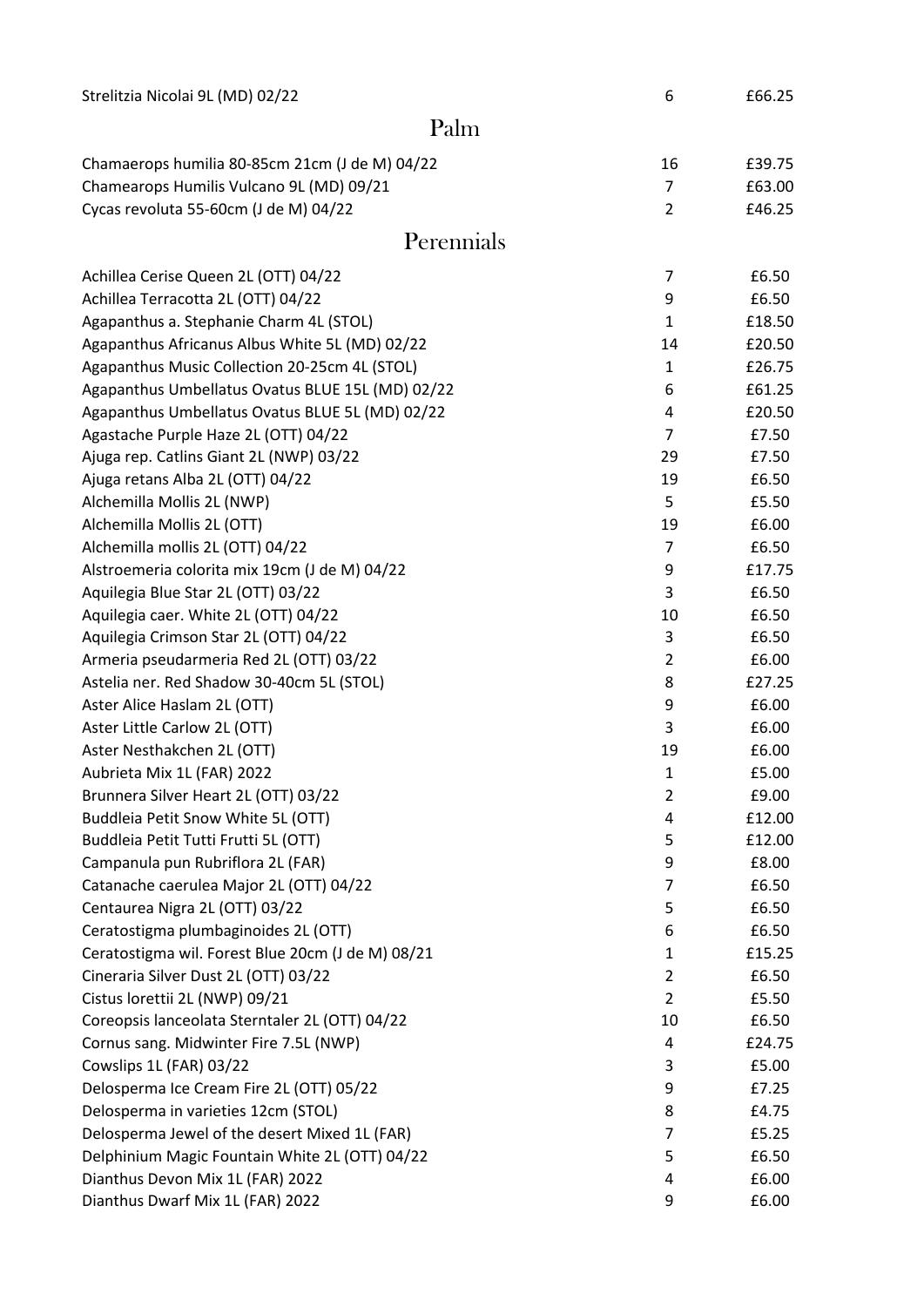| Dianthus Passion 1.5Lt (FARP)                     | $\mathbf{1}$   | £7.75  |
|---------------------------------------------------|----------------|--------|
| Dianthus Sunflor Mix (FAR) 03/22                  | 27             | £3.75  |
| Digitalis Milk Chocolate 2Lt (OTT)                | 9              | £5.50  |
| Echinaceae Rubistern 2L (OTT) 05/22               | 10             | £6.50  |
| Erigeron Karvinskianus 14cm (J de M) 03/22        | 6              | £5.00  |
| Euphorbia Diamond Frost 10.5cm (J de M) 04/22     | 52             | £2.75  |
| Euphorbia Martinii 2L (OTT) 04/22                 | 6              | £7.25  |
| Gaura Whirling Butterflies 2L (OTT) 04/22         | 4              | £6.00  |
| Geranium Kashmir Pink 2L (OTT) 05/22              | 8              | £7.25  |
| <b>Geranium New Dimension 2L (FAR)</b>            | 12             | £10.50 |
| Helleborus mix 14cm (FLEUR) 09/21                 | 3              | £9.50  |
| Helleborus nig Christmas Carol 12cm (FLEUR) 10/21 | 5              | £7.75  |
| Hemerocallis Crimson Pirate 2L (OTT) 04/22        | 8              | £7.00  |
| Heuchera Capuccino 2L (OTT) 04/22                 | $\overline{7}$ | £8.50  |
| Heuchera Marvelous Marble 2Lt (OTT)               | 3              | £8.50  |
| Heuchera Palace Purple 2L (OTT) 04/22             | 3              | £8.50  |
| Hibiscus syr. Mix 19cm (Fleur)                    | 5              | £15.75 |
| Hosta August Moon 2L (OTT) 04/22                  | 10             | £8.00  |
| Hosta Big Daddy 2L (OTT)                          | 5              | £6.50  |
| Hosta Hybrid Moerheim 2L (OTT) 04/22              | 9              | £8.00  |
| Hosta Patriot 2L (OTT)                            | $\mathbf{1}$   | £6.50  |
| Hosta Sieboldiana 2L (OTT)                        | 8              | £6.50  |
| Houttuynia cord. Chameleon 20cm (J de M) 08/21    | 8              | £13.50 |
| Iris sibirica 2L (OTT)                            | $\mathbf{1}$   | £6.00  |
| Kniphofia uvaria Grandiflora 2L (OTT) 04/22       | 8              | £7.25  |
| Leucanthemum Snow Lady 2L (OTT) 03/22             | 6              | £6.50  |
| Ligularia przewalskii 2L (OTT) 05/22              | 10             | £7.00  |
| Lilies Easy Starter Asiatic 1.4L (FAR) 03/22      | 48             | £5.25  |
| Lily Scented Mix 3L (FAR)07/21                    | 5              | £9.00  |
| Lupin Gallery Mix 1L (Far) 2022                   | 26             | £4.50  |
| Lupinus polyphyllus Red 2L (OTT) 04/22            | 10             | £7.25  |
| Lupinus polyphyllus White 2L (OTT) 04/22          | 16             | £7.25  |
| Muehlenbeckia complexa 2L (OTT) 04/22             | 9              | £7.00  |
| Paeonia Fabulous Flowers Mixed 7.5L (STOL) 02/22  | $\mathbf{1}$   | £30.25 |
| Paeonia lactiflora in varieties 2L (STOL)         | 11             | £10.50 |
| Perennial Mixed 2L (Gedney)                       | 5              | £6.25  |
| Perennial Mixed 9cm (Gedney)                      | 9              | £2.50  |
| Perennial Premium 1L (Bridge) 2022                | 30             | £4.50  |
| Perennial Premium 3L (Bridge) 2022                | 178            | £8.75  |
| Perennial Premium Plus 3L (BRIDGE) 2022           | 17             | £11.00 |
| Perennial Standard 1L (BRIDGE) 2022               | 106            | £3.50  |
| Perennial Standard 2019 3L (BRIDGE)               | $\overline{2}$ | £7.00  |
| Perennial Standard 3L (Bridge) 2022               | 15             | £8.00  |
| Perennials Premium 3L (BRIDGE) 2021               | 39             | £8.25  |
| Perennials Standard 1L (BRIDGE) 2021              | 6              | £3.25  |
| Perovskia atrip. Blue Spire 2L (NWP) 09/21        | 11             | £6.50  |
| Perovskia atrip. Blue Spire 5L (NWP)              | $\overline{2}$ | £12.00 |
| Perovskia Blue Spire 17cm (J de M) 08/21          | $\overline{2}$ | £11.00 |
| Phlox Subulata Fabulous 1L (FAR) 2022             | 8              | £6.00  |
| Poppy Oriental Mixed 1L (FAR) 2022                | 16             | £4.50  |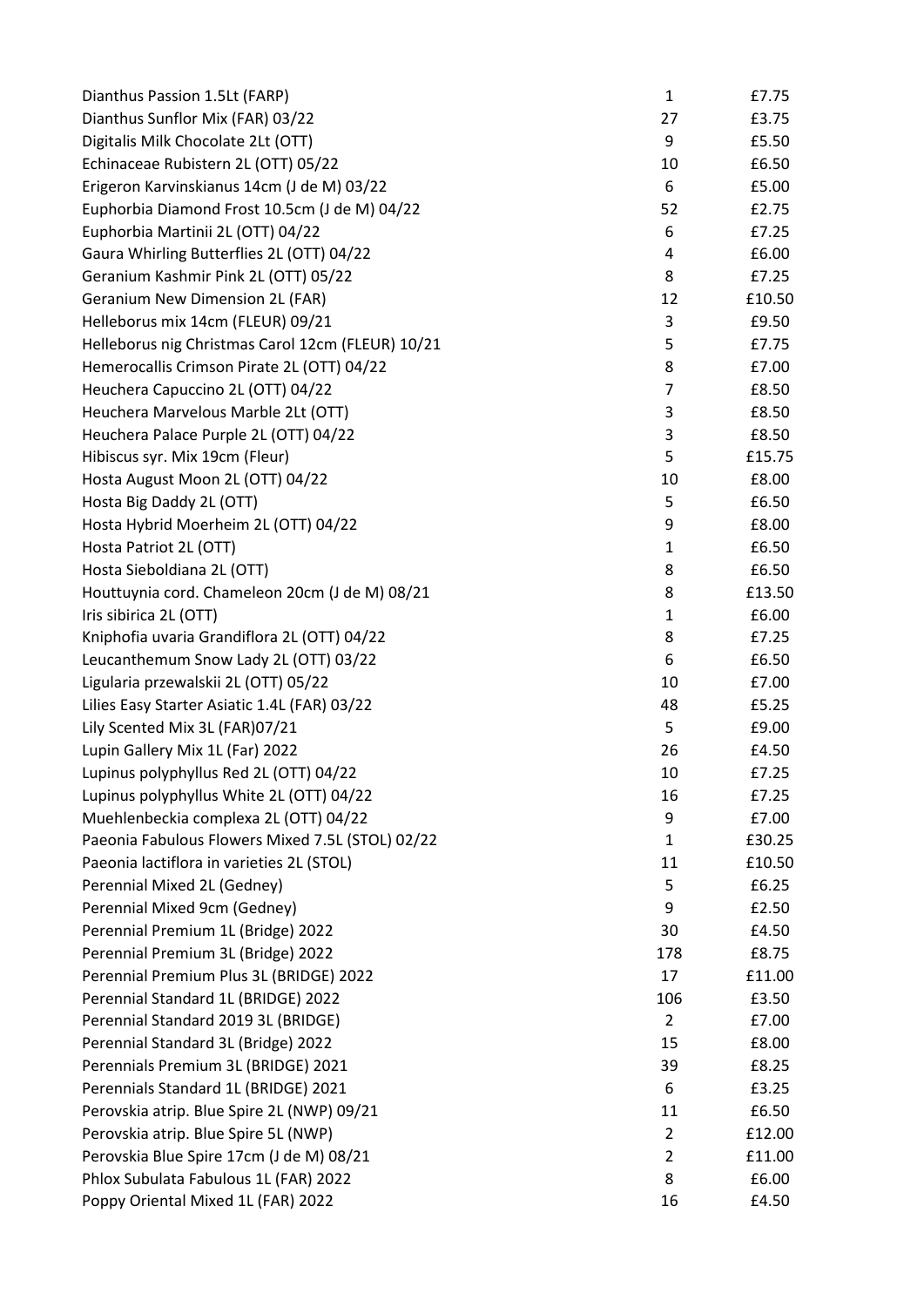| Pulsatilla vulgaris Violet 10.5cm (J de M)       | $\mathbf{1}$   | £2.50   |
|--------------------------------------------------|----------------|---------|
| Rehmannia Walbertons Magic Dragon 3L 2021 (FAR)  | 11             | £10.00  |
| Rodgersia pinnata 2L (OTT) 04/22                 | 8              | £7.25   |
| Rudbeckia Goldstrum 10L (OTT)                    | $\mathbf{1}$   | £19.25  |
| Rudbeckia Goldsturm 2L (OTT) 04/22               | 5              | £6.50   |
| Salvia Hot Lips 3L (FAR) 07/21                   | 5              | £9.00   |
| Salvia Ostfriesland 2L (OTT) 04/22               | 3              | £7.25   |
| Salvia Pink lips 3Lt (FARP) 07/21                | 3              | £9.50   |
| Saxifraga Dancing Pixies Mix 12cm (FLEUR) 09/20  | 21             | £9.50   |
| Saxifraga Peter Pan 10.5cm (J de M) 03/22        | $\overline{2}$ | £2.50   |
| Saxifraga Touran Large White (FAR) 2022          | $\mathbf{1}$   | £8.25   |
| Saxifrage alpino Mix 11cm (FAR) 2022             | 17             | £3.50   |
| Saxifrage Mix1L (Far) 2022                       | 10             | £5.00   |
| Scabiosa Butterfly Blue 2L (OTT) 03/22           | $\mathbf{1}$   | £7.00   |
| Scabiosa col. Blue Note 10.5cm (J de M)          | $\mathbf{1}$   | £2.50   |
| Sedum Spur. Purple Winter 10.5cm(J de M) 10/21   | 58             | £3.00   |
| Sedum Spur. Variegatum 10.5cm(J de M) 10/21      | 45             | £3.00   |
| Sedum Sun Sparkler Mix 1L (FAR)                  | 8              | £6.25   |
| Sedum Sunparkler Mix 2Lt (FARP) 07/21            | 5              | £9.00   |
| Sedum Tetr. Coral Reef 10.5cm(J de M) 10/21      | 49             | £3.00   |
| Sisyrinchium angustifolium 2L (OTT) 04/22        | 4              | £7.25   |
| Sisyrinchium Rocky Point 1.5L (FAR)              | $\mathbf{1}$   | £7.75   |
| Small Plants For Small Places 11cm (FAR) 2022    | 86             | £3.50   |
| Tanacetum coccineum 2L (OTT) 04/22               | 10             | £6.50   |
| Tanacetum Robinsons Rose 2L (OTT) 04/22          | 5              | £6.50   |
| Trifolium Mix 12cm (J de M) 03/22                | 10             | £5.25   |
| Verbascum Cotswold Queen 2L (OTT) 04/22          | $\overline{7}$ | £7.50   |
| Verbascum Gainsbough 2L (OTT) 04/22              | 6              | £7.50   |
| Veronica Mountain Breeze 2L (FAR)                | $\mathbf{1}$   | £6.00   |
| Viola Hanging Basket Mix 25cm (FAR) 2022         | $\overline{2}$ | £9.50   |
| Wallflower F1 Sunset Mixed 2Lt (FAR)2022         | 6              | £7.50   |
| Weigela Bristol Snowflake 5L (OTT)               | 4              | £12.00  |
| Roses                                            |                |         |
| Rosa Climbing & Rambling Mix P (HEN) 2021/22     | 22             | £16.75  |
| Rosa HT & Florubunda Mix P HT & FB (HEN) 2021/22 | 50             | £12.00  |
| Rose Shrub (HS) 2021/22                          | $\mathbf{1}$   | £18.00  |
| Rose Standards (HS) 2021/22                      | $\overline{2}$ | £60.00  |
|                                                  |                |         |
| <b>Shrubs</b>                                    |                |         |
| Abelia Grandiflora Compacta 15L (MD)             | 5              | £53.50  |
| Abelia grandifolia 5L (NWP) 09/21                | 13             | £14.00  |
| Acer Mixed 80-100cm 10L (STOL)                   | $\mathbf{1}$   | £63.00  |
| Acer neg Flamingo 5L (Stol)                      | 5              | £20.00  |
| Acer pal. Dissectum 80-100cm 7.5L (STOL)         | 4              | £70.50  |
| Acer palm atropurpurea 20cm (J de M) 08/21       | 16             | £22.75  |
| Acer Palm Bloodgood 125-150cm 30L (MD) 09/21     | 3              | £223.00 |
| Acer palmatum 20cm (J de M) 08/21                | 18             | £17.75  |
| Acer Palmatum 30-40cm 3L (STOL) 02/22            | 33             | £20.50  |
| Acer Palmatum Garnet 40-60cm 7.5L(LAX) 08/21     | 3              | £60.00  |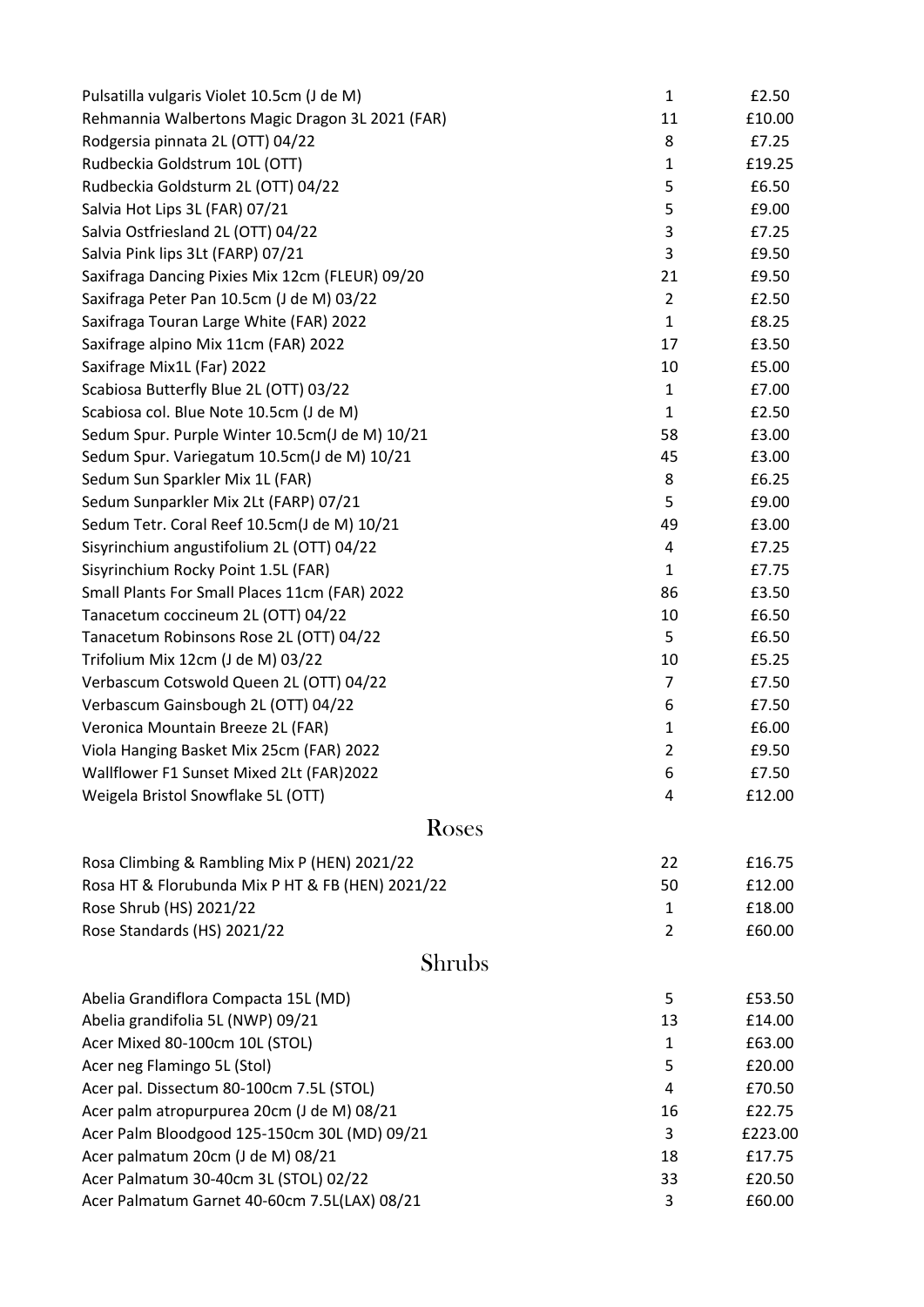| Acer Palmatum Mixed 3L (Stol) 03/20                  | $\mathbf{1}$   | £18.50  |
|------------------------------------------------------|----------------|---------|
| Amelanchier lamarckii 125-150cm 7.5L (LAX) 08/21     | 9              | £33.25  |
| Andromeda pol. Blue Ice 5L (STOL)                    | $\mathbf{1}$   | £23.00  |
| Arbutus Unedo 9L (MD) 09/21                          | 4              | £35.00  |
| Aucuba jap Crotonfolia Gold 9L (MD) 02/22            | 8              | £38.25  |
| Aucuba jap Variegata 5L (NWP)                        | 4              | £12.00  |
| Aucuba jap. Golden King 40cm+ (MD)                   | 3              | £26.50  |
| Azalea japonica mix 17cm (J de M) 04/22              | 36             | £8.50   |
| Azalea Japonica Mix 23cm (J de M) 03/22              | $\overline{2}$ | £15.50  |
| Azalea japonica mix 23cm (J de M) 04/22              | $\overline{7}$ | £23.00  |
| Berberis thun. Golden Ring 5Lt (NWP)                 | 5              | £14.00  |
| Callicarpa bodinieri Profuson 3L (LAX)               | $\mathbf{1}$   | £11.25  |
| Callicarpa Imperal Perl 20cm (J de M) 08/21          | 16             | £16.00  |
| Callistemon Laevis 9L (MD) 02/22                     | $\mathbf{1}$   | £36.50  |
| Callistemon Laevis 9L (MD) 11/21                     | $\mathbf{1}$   | £36.50  |
| Callistemon Masotti 30-40cm 3L (STOL) 04/21          | 3              | £18.50  |
| Calycanthus floridus 10L (STOL)                      | 8              | £56.00  |
| Camellia j. Brushfields Yellow 40-60cm 3L (PM) 02/22 | 8              | £21.50  |
| Camellia j. Lady Campbell 30-40cm 3L (PM) 02/22      | 7              | £21.50  |
| Camellia japonica mix 100cm+ 18L (Marco)             | $\mathbf{1}$   | £103.00 |
| Camellia japonica Mix 19cm (J de M) 08/21            | $\mathbf{1}$   | £21.50  |
| Camellia japonica Mix P (int)                        | 9              | £60.00  |
| Camellia sasanqua 100-125cm 18L (Marco)              | 5              | £103.00 |
| Camellia sasanqua 80-100cm 9L (Marco)                | $\overline{7}$ | £44.00  |
| Camellia sasanqua P 125-150cm 45L (GIORGIO)          | $\overline{2}$ | £184.00 |
| Caryopteris clan. Heavenly Blue 2L (NWP) 09/21       | 3              | £6.00   |
| Ceanothus Concha 120-150M 20L (BRADS) 10/21          | $\mathbf{1}$   | £52.00  |
| Ceanothus Snow Flurries 40-50cm 2L (PM) 02/22        | 9              | £11.50  |
| Ceanothus thyr Skylark 40-50cm 2L (PM) 02/22         | 6              | £11.50  |
| Choisya Aztec gold 3L (STOL) 02/22                   | 3              | £13.50  |
| Choisya Aztec Pearl 2L (STOL) 02/22                  | 12             | £12.75  |
| Convolvulus cneorum 1L (FAR) 03/22                   | 18             | £6.50   |
| Cordyline Aus. Red Star 10L (LAX)                    | $\overline{2}$ | £42.00  |
| Cordyline Green Star 2.5L (STOL) 03/22               | 3              | £16.50  |
| Cordyline Green Star 6L (STOL) 03/22                 | 15             | £37.50  |
| Cordyline obt. Superstar 40-50cm 5L (STOL) 02/22     | 17             | £30.00  |
| Cordyline Red Star 2.5L (STOL) 03/22                 | 1              | £16.50  |
| Cordyline Red Star 6L (STOL) 03/22                   | 6              | £37.50  |
| Cordyline Torbay dazzler 15-18L (MD) 04/22           | 15             | £92.00  |
| Cornus Alba Elegantissima 100-125cm 7.5L (LAX) 08/21 | 5              | £29.75  |
| Cornus Florida Mix                                   | 10             | £70.00  |
| Cornus sand Midwinter Fire 60-80cm (MD)              | $\overline{2}$ | £31.50  |
| Cornus sang Midwinter Fire 5L (NWP)                  | 12             | £18.75  |
| Cornus Sibirica 100-125cm 15L (MD)                   | 5              | £56.00  |
| Cornus Stol. Flaviramea 80-100cm 9L (MD)             | 7              | £33.00  |
| Cotinus cog. Dusky Maiden 15L (NWP)                  | $\mathbf{1}$   | £47.00  |
| Cotinus cog. Dusky Maiden 15L (NWP)                  | 3              | £42.00  |
| Daphne odora Aureomarginata 2L (PM) 02/22            | 4              | £16.00  |
| Daphne Perfume Princess 3L (J de M) 08/21            | 3              | £26.50  |
| Davidia involucrata 60-80cm 5L (STOL)                | $\mathbf{1}$   | £35.00  |
|                                                      |                |         |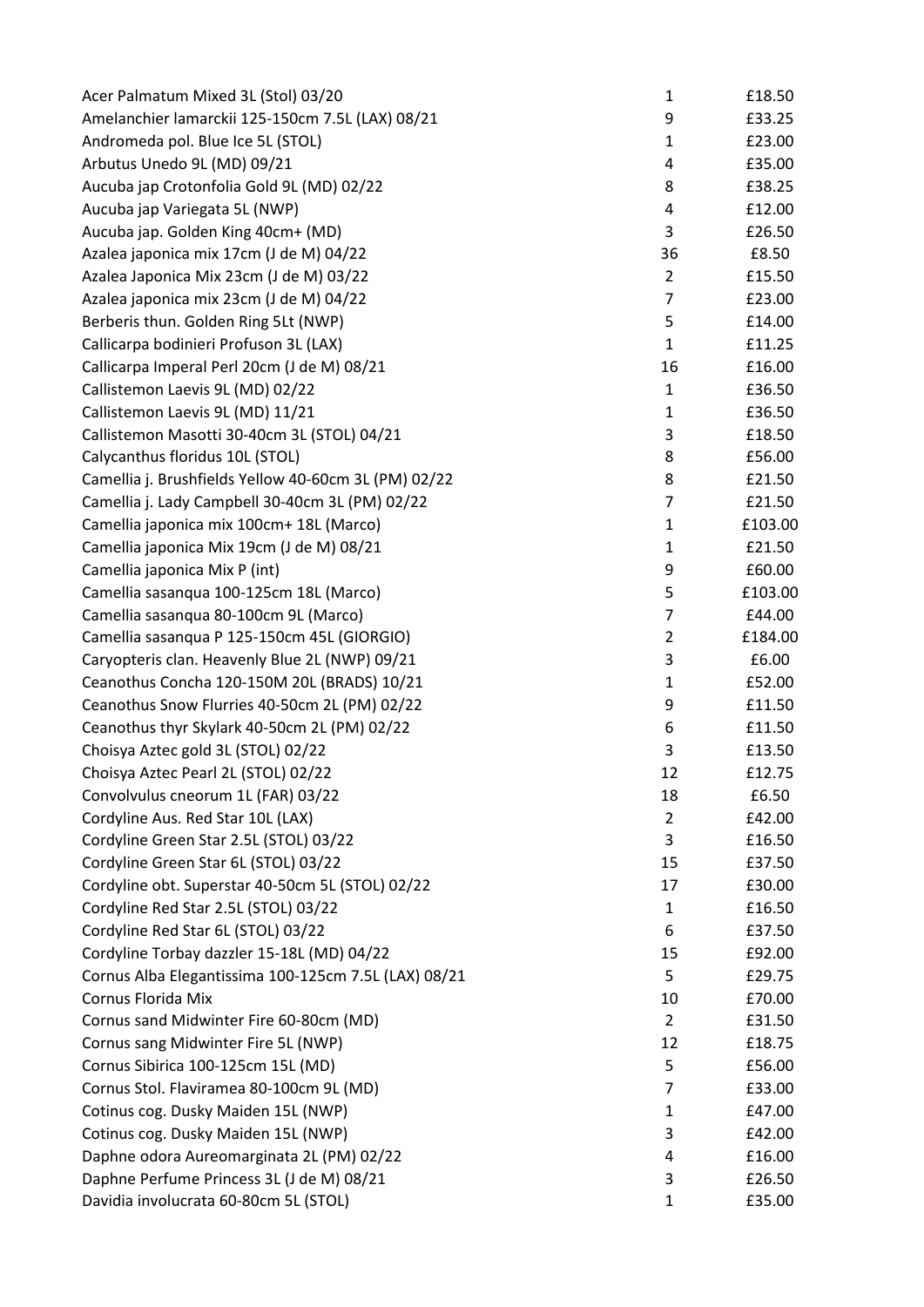| Dracaena Indivisa Multistem 100-125cm 20L (MD) 02/22<br>5     | £79.00 |
|---------------------------------------------------------------|--------|
| Edgeworthia chrysantha 30cm (J de M) 11/21<br>8               | £46.50 |
| Elaeagnus Ebb Gilt Edge 100cm + 25CL (MD)<br>$\mathbf{1}$     | £56.00 |
| Elaeagnus ebb. Compacta 15L (NWP)<br>$\overline{2}$           | £47.00 |
| Elaeagnus ebb. Limelight 9L (MD) 02/22<br>9                   | £28.50 |
| 8<br>Eleagnus ebb. Compacta 15L (NWP) 02/22                   | £47.00 |
| Erica carnea darleyensis 13cm (J de M) 2022<br>31             | £3.50  |
| Eriostemon myopordoides 2L (STOL) 03/22<br>6                  | £11.00 |
| Eriostemon White Star 1.5L (STOL) 02/22<br>32                 | £11.00 |
| 5<br>Escallonia Lveyi 2L (OTT)                                | £6.50  |
| Eucalyptus Gunnii Bush 60-90cm 15L (MD)<br>$\mathbf{1}$       | £51.00 |
| 5<br>Eucalyptus Gunnii P 100+cm 15cm (MD) 09/21               | £67.50 |
| Eucryphia lucida Ballerina 15cm (STOL) 03/22<br>31            | £13.50 |
| Euonymus fort Emerald Gaiety 7.5L (NWP) 2022<br>6             | £21.75 |
| Euonymus fort Emerald n Gold 5L (NWP)<br>3                    | £12.00 |
| Euonymus fort Harlequins 5L (NWP) 2022<br>21                  | £13.25 |
| Euonymus fort Silver Queen 5L (NWP) 03/22<br>14               | £13.25 |
| Euonymus Green Spire 5L (NWP)<br>34                           | £14.00 |
| Euonymus jap Jean Hughes 2L (NWP) 02/20<br>9                  | £6.75  |
| Euonymus jap Micro Aureomarginata 5L (NWP) 03/21<br>2         | £12.75 |
| Euonymus jap Micrrophyllus 8cm (FLEUR) 11/21<br>43            | £2.25  |
| Euonymus jap Mirco Silver 2L (Lax) 03/22<br>13                | £4.50  |
| Euonymus jap Paloma Blanca 2L (PM) 02/22<br>4                 | £10.25 |
| Euonymus jap. Aurea 11cm (J de M) 04/22<br>57                 | £3.50  |
| Euonymus jap. Green Spire 11cm (J de M) 04/22<br>58           | £3.50  |
| $\overline{2}$<br>Euonymus jap. Green Spire 2L (NWP)          | £6.75  |
| Euonymus jap. Kathy 13cm (J de M) 04/22<br>30                 | £4.50  |
| Euonymus jap. Micro Aureovariegata 5L (NWP)<br>4              | £12.75 |
| Euonymus jap. Micro Gold 13cm (J de M) 03/22<br>24            | £4.75  |
| Euonymus jap. Paloma Blanca 30-40cm 5L (STOL)<br>$\mathbf{1}$ | £23.25 |
| Euonymus Pulchellus Argenteus 9L (MD)<br>5                    | £28.50 |
| Euonymus Pulchellus Aureus 9L (MD)<br>2                       | £28.50 |
| Exchorda The Bride 25cm (J de M) 11/21<br>14                  | £34.50 |
| Fagus atropurpurea 150-175cm (LAX) 11/21<br>10                | £43.00 |
| Fagus sylvatica 150-175cm RB (LAX) 11/21<br>9                 | £30.00 |
| Fatsia Japonica 10L (NWP) 11/21<br>2                          | £27.75 |
| Fatsia japonica 17cm (J de M) 04/22<br>10                     | £13.00 |
| Fatsia Japonica 80cm 9L (MD) 09/21<br>2                       | £43.00 |
| Fatsia Mixed 2L (STOL) 2022<br>6                              | £16.25 |
| Fatsia Spiders Web 9L (MD)<br>3                               | £49.75 |
| Ferns Mixed 2L (STOL) 04/22<br>3                              | £8.25  |
| Gaultheria pro. Winterpearls (FLEUR) 11/21<br>7               | £14.00 |
| Grevillea Red Salento 3L (STOL) 03/21<br>12                   | £13.50 |
| 3<br>Griselinia Green Horizon 25L (NWP)                       | £66.00 |
| Griselinia Littoralis 10L (NWP)<br>7                          | £25.25 |
| Halimium April Sun 2L (STOL) 03/22<br>8                       | £13.00 |
| Hamamelis int Jelena 80-100cm 12L (LAX)<br>$\overline{2}$     | £59.50 |
| Hamamelis int. Diane 5L (LAX)<br>1                            | £37.50 |
| 5<br>Hamamelis intermedia Diane 100-125cm RB (LAX) 10/21      | £89.00 |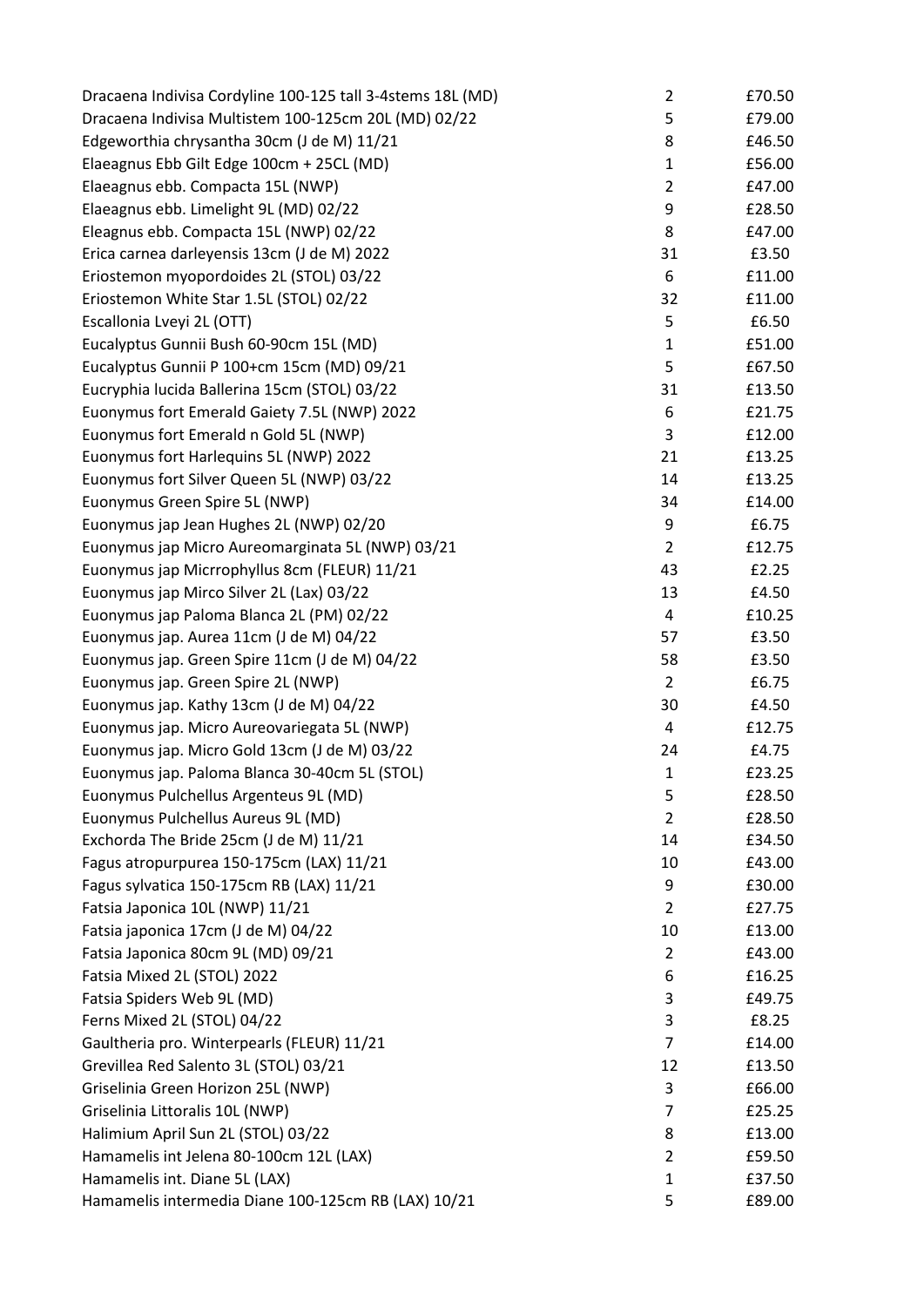| Hamamelis intermedia Jelena100-125cm RB (LAX) 10/21  | 5              | £89.00 |
|------------------------------------------------------|----------------|--------|
| Hamamelis Ruby Glow 80-100cm 12L (LAX)               | 5              | £59.50 |
| Hebe arm. Green Globe 12cm (FLEUR)                   | $\mathbf{1}$   | £4.00  |
| Hebe Fran Variegata P 10L (NWP) 05/22                | 20             | £21.50 |
| Hebe fran. Variegata 15L (NWP)                       | 3              | £32.50 |
| Hebe fran. Variegata 2L(NWP) 09/21                   | 4              | £6.00  |
| Hebe Hebedonna Mix 17cm (FLEUR) 09/21                | 1              | £11.75 |
| Hebe Lady Ann 2Lt (FARP) 2022                        | 9              | £11.25 |
| Hebe Magicolors mixed Ball 25cm 5L (STOL) 02/22      | $\mathbf{1}$   | £12.00 |
| Hebe Mette 15L (NWP)                                 | 24             | £32.50 |
| Hebe Mette P 5L (NWP)                                | $\overline{2}$ | £12.00 |
| Hebe Mrs Winder P 10L (NWP) 02/22                    | 5              | £21.50 |
| Hebe Ping Sutherlandii P 10L (NWP)                   | 10             | £21.50 |
| Hebe ping. Sutherlandii P 5L (NWP)                   | 33             | £12.00 |
| Hebe Tricolor 10L (NWP)                              | 19             | £21.50 |
| Helianthemum Mix 1.5L (FAR)                          | 11             | £5.50  |
| Hibiscus syr. Sugar Tip 3L (STOL)                    | $\mathbf{1}$   | £13.25 |
| Hibiscus syriacus Mix 19cm (Fleur)                   | 6              | £16.75 |
| Hydrangea a. Incrediball 40-50cm 3L (STOL)           | 7              | £19.75 |
| Hydrangea a. Invincibelle Pink40-50cm 3L (STOL)      | 12             | £19.75 |
| Hydrangea Annabelle 9L (MD) 02/22                    | 10             | £23.50 |
| Hydrangea arb. Annabelle 19cm (J de M) 03/22         | 8              | £11.50 |
| Hydrangea Mac Deep Aqua Pink 23cm (Fleur)            | 4              | £28.50 |
| Hydrangea mac Hortensis Mix Col 15L (MD)             | $\overline{2}$ | £44.00 |
| Hydrangea mac Hortensis Mixed col 9L (MD)            | $\mathbf{1}$   | £22.00 |
| Hydrangea mac Mixed 15cm (J de M) 04/22              | 17             | £20.25 |
| Hydrangea macr mix 14cm (FLEUR)                      | $\overline{7}$ | £11.50 |
| Hydrangea macr. Curly Wurly Mi 23cm (FLEUR)          | $\mathbf{1}$   | £21.75 |
| Hydrangea macr. Teller pink 23cm (FLEUR) 05/22       | 4              | £26.50 |
| Hydrangea macr. Teller Red 23cm (FLEUR) 05/22        | 4              | £26.50 |
| Hydrangea pan. Limelight 60-70cm RB (LAX) 11/21      | 3              | £19.00 |
| Hydrangea pan. Little Lime 5L (NWP) 09/21            | 9              | £15.75 |
| Hydrangea Pan. Polar Bear 20cm (J de M) 10/21        | 16             | £16.00 |
| Hydrangea paniculata Mix 27cm (J de M) 08/21         | 3              | £27.00 |
| Hydrangea Royal Mix 7L (STOL)                        | $\mathbf{1}$   | £30.00 |
| Hydrangea Royalty Mix 3.5L (STOL)                    | $\mathbf{1}$   | £20.25 |
| Hydrangea Runaway Bride 2L (STOL) 04/22              | 32             | £28.00 |
|                                                      |                |        |
| Hypericum Hidcote 20cm (J de M)                      | 4              | £14.00 |
| Iberis semp. Appen-etz 10.5cm (J de M) 2022          | 31             | £3.00  |
| Ilex crenata Caroline Upright 2L (LAX)               | 3              | £7.00  |
| Ilex crenata Caroline Upright 30-40cm (J de M) 04/22 | 21             | £13.00 |
| Ilex Dark Green BALL 40cm 15L (STOL) 02/22           | 1              | £76.50 |
| Ilex Dark green Pyramid 50+cm 5L (STOL) 02/22        | 9              | £39.00 |
| Jacobinia Anita 15cm (J de M)                        | $\mathbf{1}$   | £10.25 |
| Kalmia ang. Rubra 1.5L (STOL) 04/22                  | 28             | £12.50 |
| Kalmia in Varieties 25-30cm 4L (STOL)                | $\mathbf{1}$   | £23.25 |
| Lavandula ang. Hidcote 17cm (J de M) 04/22           | 3              | £6.25  |
| Leptospermum La Rouge 12cm (J de M) 03/22            | 28             | £5.25  |
| Leptospermum Princess Primanuka 3L (STOL) 04/22      | 19             | £21.50 |
| Leucothoe Firestar 3L (STOL) 03/22                   | 21             | £15.25 |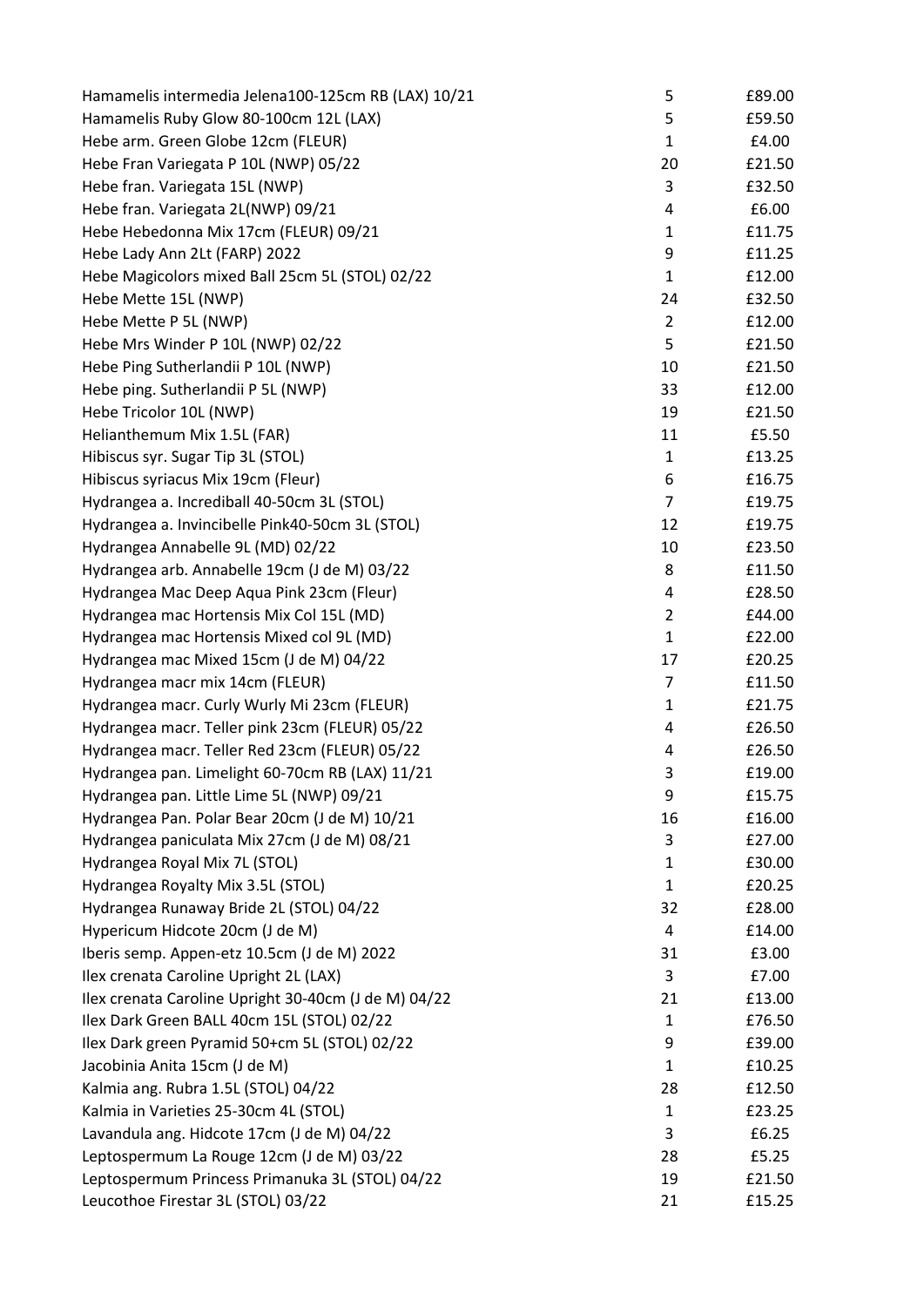| Leucothoe hybrid Zeblid (Scarletta) 10-15cm 2L (PM) 02/22  | 15             | £8.00   |
|------------------------------------------------------------|----------------|---------|
| Leucothoe Little Flames 20cm (J de M) 08/21                | 7              | £15.00  |
| Ligustrum jap Superbum 18L Bush 100+cm (MD)                | 7              | £44.00  |
| Ligustrum jap Superbum 9L 80-100cm (MD)                    | 8              | £25.50  |
| Lonicera Honey Baby 5L(LAX)                                | $\overline{2}$ | £12.00  |
| Lonicera nitida Red Tips 2L (LAX)                          | 3              | £6.00   |
| Loropetalum Black Pearl 35L (MD) 04/22                     | 10             | £153.00 |
| Magnolia grand. Francois Trevi 9L 80-100cm (MD)            | $\overline{2}$ | £44.00  |
| Magnolia Grand. Maryland 150-175cm 35L (MD) 02/22          | $\overline{2}$ | £158.00 |
| Magnolia stellata 80-100cm 7.5L (LAX) 08/21                | 9              | £81.00  |
| Magnolia tripetala 60-80cm RB (PVM)                        | $\overline{2}$ | £25.50  |
| Magnolia Yellow Bird 12L (NPN)                             | 1              | £48.00  |
| Magnolia Yulan 45L 150-175cm (GIORGIO)                     | 1              | £150.00 |
| Mahonia Charity (NWP) 5L (NPN)                             | $\mathbf{1}$   | £12.00  |
| Mahonia eur. Soft Caress 3L (STOL) 02/22                   | 18             | £24.50  |
| Mahonia eurybracteata soft Caress 20-25cm 2L (PM) 02/22    | 10             | £16.00  |
| Mahonia med. Winter Sun 10L (NWP) 09/21                    | $\mathbf{1}$   | £23.00  |
| Myrtus communis Ball 30cm 7.5L (STOL)                      | 4              | £28.75  |
| Nandina d Obsessed 2L (STOL) 03/22                         | 3              | £14.00  |
| Nandina d. Curly Obsessed 20-25cm 2L (STOL)                | 29             | £13.00  |
| Nandina d. Lemon & Lime 2L (Stol) 02/20                    | 3              | £11.50  |
| Nandina d. Mag Lemon & Lime 2L (STOL) 03/22                | 7              | £14.00  |
| Nandina d. Twilight 2L (Stol) 02/20                        | 6              | £11.50  |
| Nandina Gulf Stream 9L (MD) 02/22                          | 8              | £31.50  |
| Nandina Gulf Stream 9L (MD) 11/21                          | 9              | £31.50  |
| Nandina Gulf Stream Extra 15L (MD)                         | $\mathbf{1}$   | £51.00  |
| Nandina Obsessed 9L (MD) 04/22                             | 11             | £31.50  |
| Osmanthus Burkwoodii 5L (NWP) 10/21                        | 4              | £12.75  |
| Osmanthus Tricolor70-90cm 25L (MD)                         | $\mathbf{1}$   | £85.25  |
| Pachysandra terminalis 5L (NWP)                            | $\mathbf{1}$   | £13.75  |
| Pachysandra terminalis 5L (NWP) 06/21                      | 3              | £12.75  |
| Paeonia Fabulous Flowers 7.5L (STOL) 04/22                 | 14             | £30.70  |
| Philadelphus Lemoinei 50-60cm 3L (PM) 02/22                | 10             | £8.00   |
| Phormium Bronze Baby 5L (NWP) 05/22                        | 34             | £20.50  |
| Phormium Evening Glow 5L (NWP) 2022                        | 4              | £20.50  |
| Phormium Golden Ray 5L (NWP) 10/21                         | 34             | £20.50  |
| Phormium Jester 5L (NWP) 10/21                             | 4              | £20.50  |
| Phormium Rainbow Queen 5L (NWP) 2022                       | 6              | £20.50  |
| Phormium Red Sensation 15L (NWP) 05/22                     | 8              | £54.00  |
| Phormium ten. Special Red 15L (NWP)                        | 2              | £47.00  |
| Phormium Yellow Wave 10L (NWP)                             | $\overline{2}$ | £32.50  |
| Phormium Yellow Wave 15L (WYE)                             | $\overline{2}$ | £57.75  |
| Phormium Yellow Wave 5L (NWP) 04/22                        | 18             | £20.50  |
| Photinia fras little Red Robin 30-40cm 19cm (J de M) 04/22 | 17             | £11.25  |
| Photinia Red Robin 125-150cm 15L (MD)                      | 3              | £58.50  |
| Photinia Red Robin 125-150cm 15L (NWP) 09/21               | 3              | £70.00  |
| Photinia Red Robin 200-220cm 25L (MD)                      | 1              | £107.00 |
| Photinia Red Robin 25L 125-150cm (OTT) 04/22               | $\overline{2}$ | £51.00  |
| Photinia Red Robin 30-35L Bush 175-200cm (MD) 11/21        | 3              | £94.00  |
| Photinia Red Robin 30L 175-200cm (MD) 02/22                | 27             | £102.00 |
|                                                            |                |         |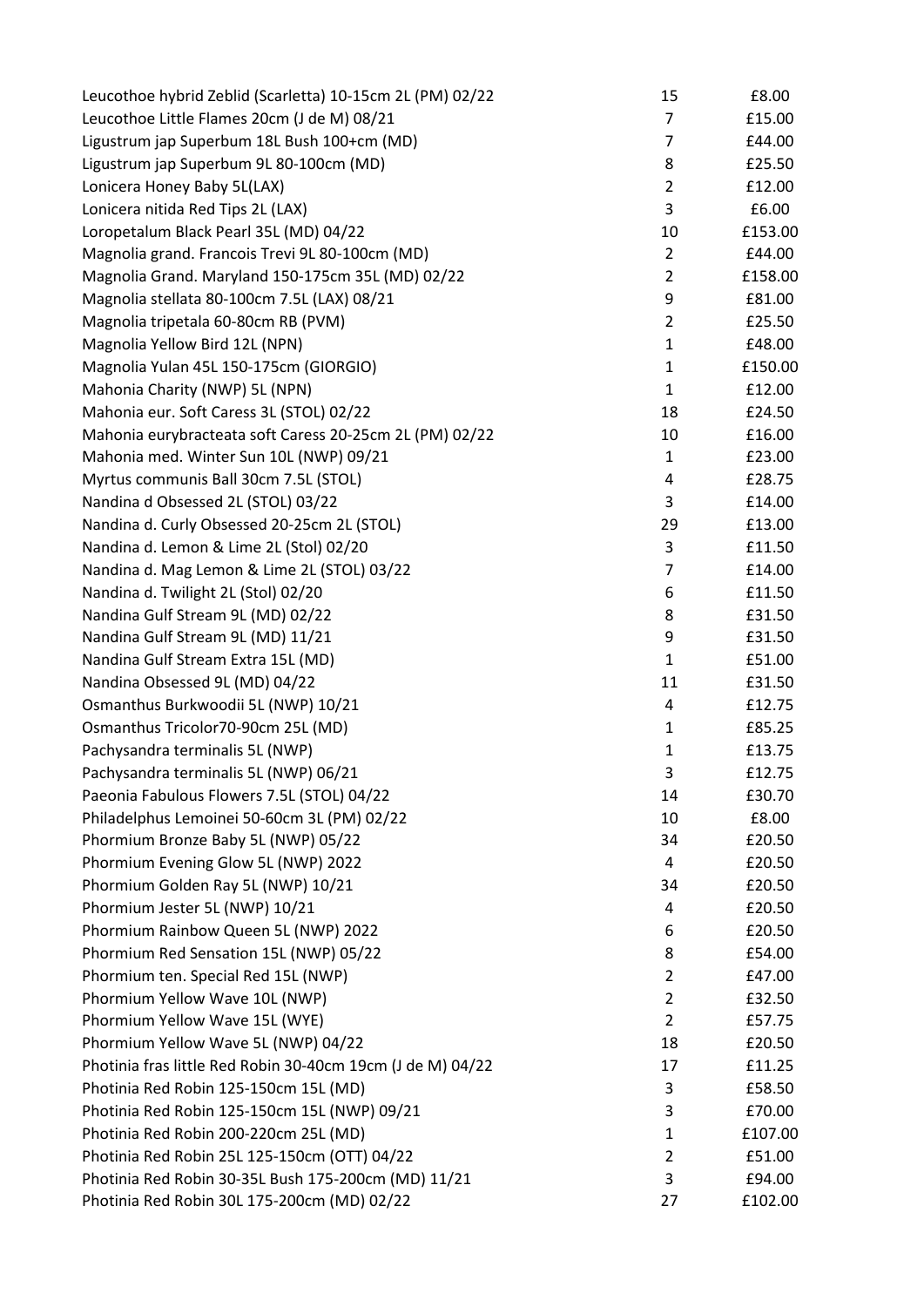| Photinia Robusta Compacta 125-150cm 30L (MD)             | 8              | £75.50  |
|----------------------------------------------------------|----------------|---------|
| Photinia Robusta Compacta 150-160cm Extra 45L (MD)       | 8              | £158.25 |
| Pieris Flaming Silver 10L (J de M) 08/21                 | 1              | £42.00  |
| Pieris Forest Flame 2L (PM) 02/22                        | 9              | £11.00  |
| Pieris Forest Flame 30-40cm 5L (STOL)                    | 3              | £22.50  |
| Pieris jap. Mountain Fire 2L (PM) 02/22                  | 10             | £11.00  |
| Pieris Mixed 15cm (J de M) 08/21                         | 9              | £9.25   |
| Pieris Mixed 5L (STOL) 02/22                             | 31             | £19.50  |
| Pieris Mixed 5L (STOL) 04/22                             | 67             | £20.25  |
| Pittosporum Elizabeth 5L (NWP) 04/22                     | 34             | £19.25  |
| Pittosporum Emerald Dome 5L (NWP) 04/22                  | 34             | £19.25  |
| Pittosporum Golf Ball 15L (NWP)                          | $\overline{2}$ | £49.25  |
| Pittosporum Silver Magic 5L (NWP) 04/2                   | 32             | £19.25  |
| Pittosporum ten Variegatum 5L (NWP)                      | $\overline{7}$ | £19.25  |
| Pittosporum ten. Cratus 5L (NWP) 11/21                   | $\mathbf{1}$   | £19.25  |
| Pittosporum ten. Golden Ball 15L (NWP) 03/21             | 3              | £49.25  |
| Pittosporum ten. Golf Ball 5L (NWP) 04/22                | 23             | £19.25  |
| Pittosporum ten. Pom Pom 25L (NWP)                       | 4              | £84.00  |
| Pittosporum ten. PomPom 5L (NWP) 03/2021                 | $\overline{2}$ | £19.25  |
| Pittosporum ten. Silver Ball 25L (NWP)                   | 8              | £84.00  |
| Pittosporum ten. Silver Queen 5L (NWP)                   | 31             | £19.25  |
| Pittosporum ten. Tom Thumb 10L (NWP) 05/22               | 20             | £28.00  |
| Pittosporum ten. Tom Thumb 25L (NWP)                     | 6              | £84.00  |
| Pittosporum ten. Tom Tom 5L (NWP) 04/22                  | 17             | £19.25  |
| Pittosporum ten. Variegatum10L (NWP)                     | 9              | £32.50  |
| Pittosporum tenuifolium 5L (NWP)                         | 32             | £19.25  |
| Pittosporum tenuifolium Ball 25cm 5L (STOL) 02/22        | 11             | £19.50  |
| Pittosporum Tobira 80-100cm (MD) 04/22                   | 18             | £44.00  |
| Pittosporum Tobira 9L (MD) 02/22                         | 13             | £26.75  |
| Pittosporum Tobira Nana D 100-120cm 35-45L (MD)          | $\overline{2}$ | £222.00 |
| Pittosporum Tom Thumb 10L (NWP)                          | 12             | £32.50  |
| Pittospurum ten Tom Thumb 5L (NWP)                       | 10             | £19.25  |
| Prunus laur. Rotundifolia 10L (NWP)                      | $\overline{2}$ | £29.00  |
| Prunus laur. Rotundifolia 140-150cm 25L (OTT) 04/22      | 6              | £70.00  |
| Pyracantha in varieties 10L Bush 90-120cm (BRANDS) 07/21 | 3              | £25.25  |
| Pyracantha Saphyr Orange 1-1.25M 10L (BRADS) 10/21       | 5              | £26.00  |
| Pyracantha Spahyr Red 1-1.25M 10L (BRAND) 10/21          | 3              | £26.00  |
| Salix integra Flamingo 30-40cm (STOL)                    | 5              | £10.00  |
| Salix Integra Hakura Nishiki 19cm (J de M) 10/21         | 15             | £20.50  |
| Sarcococca confusa 10L (NWP) 02/22                       | 4              | £30.00  |
| Sarcococca Confusa 5L (NWP)                              | 1              | £18.00  |
|                                                          |                |         |
| Sarcococca eusc. Dragon Gate 2L (NWP) 09/21              | 7              | £8.50   |
| Shrubs in Variety 2L (STOL)                              | $\overline{2}$ | £8.75   |
| Skimmia con. Kew Green 10L (NWP) 02/20                   | 1              | £26.50  |
| Skimmia con. Kew Green 10L (NWP) 09/21                   | 3              | £30.00  |
| Skimmia con. Kew Green 15L (NWP)                         | 1              | £49.50  |
| Skimmia con. Kew Green 25L (NWP)                         | 3              | £68.50  |
| Skimmia jap Rubella 5L (STOL) 03/22                      | 7              | £24.50  |
| Skimmia jap. Rubella (FLEUR) 11/21                       | 1              | £6.25   |
| Skimmia jap. Rubella 2L (STOL) 03/22                     | 11             | £12.50  |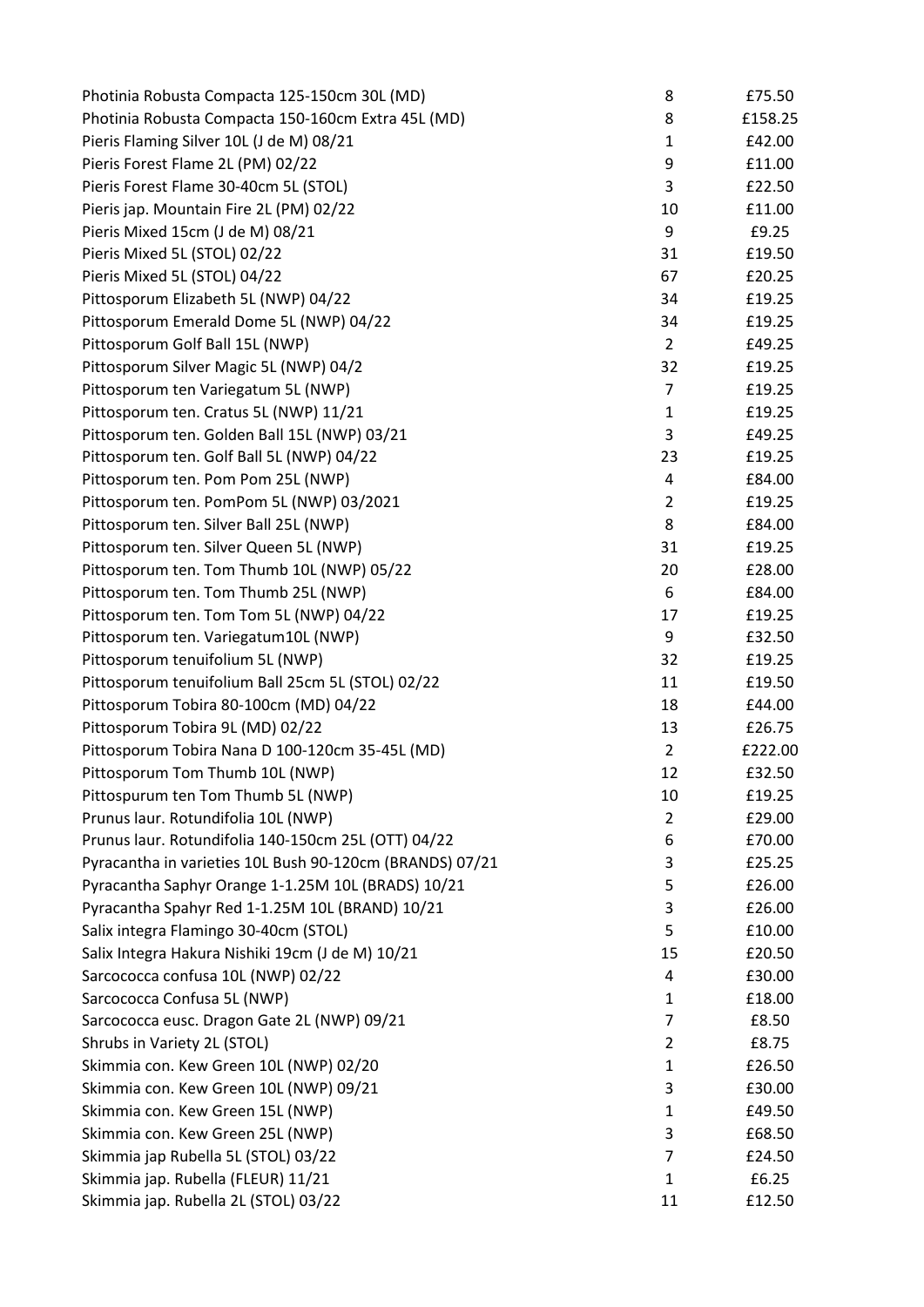| Spiraea jap. Anthony Waterer 7.5L (NWP)                      | 4              | £21.00  |
|--------------------------------------------------------------|----------------|---------|
| Spiraea Mixed 17cm (J de M) 04/22                            | 25             | £4.75   |
| Spiraea nipp. Snowmound 5L (NWP)                             | $\mathbf{1}$   | £11.50  |
| Syringa Agnes Smith 3L (STOL)                                | $\mathbf{1}$   | £17.00  |
| Syringa Meyeri Palibin 10L (NPN) 02/20                       | $\overline{2}$ | £28.75  |
| Syringa Minuet 3L (STOL)                                     | $\overline{2}$ | £17.00  |
| Syringa Minuet 3L (STOL)                                     | $\overline{2}$ | £17.00  |
| Tamarix ramos Rubra 40-50cm 3L (PM) 02/22                    | 10             | £12.00  |
| Viburnum burk Anne Rusell 20cm (J de M) 11/21                | $\overline{2}$ | £19.75  |
| Viburnum davidii P 5L (NWP)                                  | 10             | £13.25  |
| Viburnum opulus roseum 20cm (J de M) 11/21                   | 3              | £15.25  |
| Viburnum tin. Eve Price 2L (NWP)                             | $\mathbf{1}$   | £6.00   |
| Viburnum tinus 15L (NWP)                                     | 5              | £42.00  |
| Viburnum Tinus 70-80cm 9L (MD) 11/21                         | 4              | £33.00  |
| Viburnum tinus Eve Price P 5L (NWP)                          | $\overline{2}$ | £14.50  |
| Yucca Bright Edge 9L (MD)                                    | 3              | £42.50  |
| Yucca Filamentosa Color Guard 20cm (J de M) 10/21            | 13             | £20.50  |
| Yucca Filamentosa Golden sword 9L (Marco) 02/20              | $\overline{2}$ | £33.00  |
| Yucca Gloriosa 50-60 9L (MD)                                 | 3              | £36.50  |
| Yucca Gloriosa 9L (MD) 02/22                                 | 6              | £36.50  |
| Yucca Rostrata 9L (Marco) 02/20                              | $\mathbf{1}$   | £51.25  |
| <b>Topiary Plants</b>                                        |                |         |
| Cupressocyparis Ley. CWGOLD POMPOM 120-160cm 20L (MD) 02/22  | $\overline{2}$ | £132.50 |
| Cupressocyparis Ley. GWGOLD POMPONS 160cm 30L (MD) 02/22     | $\overline{2}$ | £178.50 |
| Euonymus jap. Bravo CONICAL 100-120cm 30L (MD)               | 5              | £143.75 |
| Euonymus jap. Bravo Multistem Bowl 100-125cm (MD) 02/22      | 4              | £191.00 |
| Ilex Crenata Convexa 40-45cm BALL RB (LAX)                   | $\overline{2}$ | £60.50  |
| Ilex Dark Green Ball 20cm (STOL)                             | 7              | £19.75  |
| Ilex Dark Green Ball 20cm 3L (STOL) 02/22                    | 10             | £17.50  |
| Laurus noblis Pyramid 22cm (J de M) 03/22                    | 22             | £55.25  |
| Ligustrum Jonandrum 3 Balls on stems 25L (MD) 02/22          | $\overline{2}$ | £160.50 |
| Ligustrum Jonandrum BALL Diam 40-45cm 15-18L (DM)            | 1              | £78.75  |
| Lonicera nit. Tidy Tips BALL 30cm 7L (STOL)                  | 4              | £30.00  |
| Loropetalum Black Pearl BALL 25L (DM)                        | $\overline{2}$ | £132.50 |
| Olive (OLEA) - NO DISCOUNT                                   | $\mathbf{1}$   | £400.00 |
| Photinia Robusta Compacta Cone 30L (MD) 02/22                | $\overline{2}$ | £176.00 |
| Photinia Robusta Compacta Mushroom Bowl (MD) 02/22           | 1              | £211.50 |
| Taxus baccata Ball D35cm Pot 35cm (J de M)                   | 4              | £43.50  |
| Trees                                                        |                |         |
| Acacia Delbata STD 6-8 9L (MD) 02/22                         | 6              | £74.00  |
| Acer platanoides Drummondii 12L (NEWEY) 10/21                | $\overline{2}$ | £57.00  |
| Acer pseud Brilliantissimum P 12L (NPN)                      | $\overline{2}$ | £40.00  |
| Amelanchier can. October Flame 12L (NEWEY) 04/22             | 2              | £53.00  |
| Betula Utilis Jacquemontii Multistem 250-300+ Extra 65L (MD) | 1              | £246.50 |
| Betula Utilis var. jacquemontii 12L (NEWEY) 10/21            | 2              | £53.00  |
| Cercis sil. Bodnant 12L (NEWEY) 04/22                        | 1              | £81.75  |
| Crataegus Pauls Scarlet 12L (NEWEY) 10/21                    | $\overline{2}$ | £49.25  |
| Crataegus Rosea Flore Pleno 12L (NEWEY) 04/22                | 2              | £49.25  |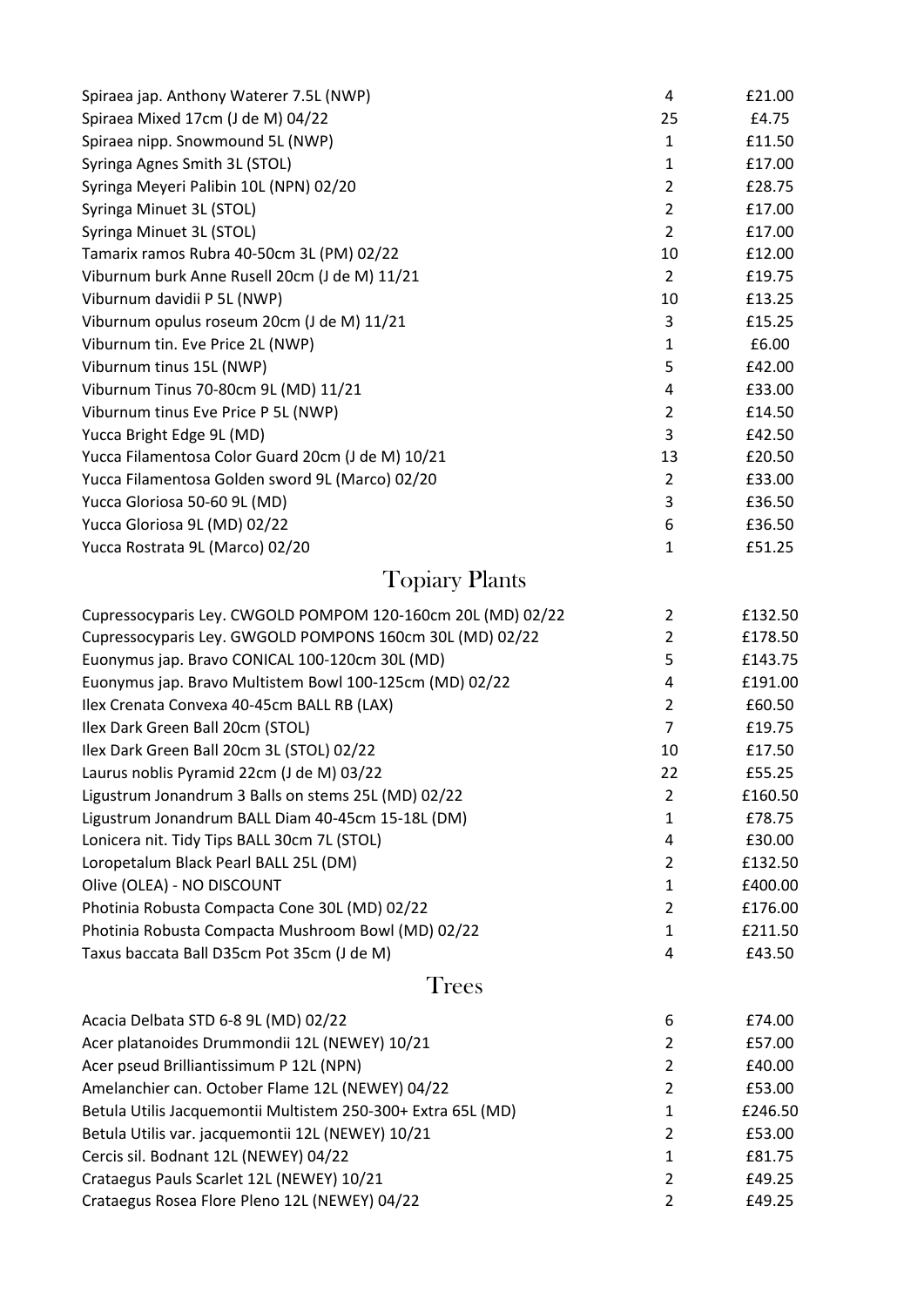| Fagus Sylvatica 12L (NEWEY) 10/21                               | $\overline{2}$ | £49.25  |
|-----------------------------------------------------------------|----------------|---------|
| Fagus Sylvatica Purpurea 12L (NEWEY) 10/21                      | $\mathbf{1}$   | £49.25  |
| Gingko biloba 8-10 Cont (Combi)                                 | 1              | £129.00 |
| Ligustrum excelsum Superbum STD 10-12 (MD)                      | 3              | £112.00 |
| Ligustrum Japonicum 10L 10/12 Alto Fusto (MD)                   | 3              | £91.00  |
| Liquidambar styraciflua Worplesdon 12L (NEWEY) 10/21            | $\overline{2}$ | £49.25  |
| Magnolia Grandiflora Gallissoniensis STD 8-10 30L (MD) 2021     | $\overline{2}$ | £182.75 |
| Magnolia L. Vanilla Pearls 70-80cm 3L (STOL) 04/22              | 20             | £37.50  |
| Malus floribunda 12L (NEWEY) 10/21                              | $\mathbf{1}$   | £49.25  |
| Photinia FR. Red Robin 8-10 (MD)                                | $\mathbf{1}$   | £148.00 |
| Prunus Amanogawa 12L (NEWEY) 10/21                              | $\overline{2}$ | £49.25  |
| Prunus cera. Spring Glow 12L (NEWEY) 04/22                      | $\overline{2}$ | £49.25  |
| Prunus incisa The Bride 12L (NEWEY) 04/22                       | $\overline{2}$ | £49.25  |
| Prunus Jacqueline 12L (NEWEY) 04/22                             | $\overline{2}$ | £49.25  |
| Prunus Shogetsu12L (NEWEY) 04/22                                | $\overline{2}$ | £49.25  |
| Robinia pseudoacacia Frisia 12L (NEWEY) 10/21                   | $\overline{2}$ | £49.25  |
| Salix Chrysocoma 12L (NEWEY) 10/21                              | $\overline{2}$ | £47.00  |
| Sorbus aucuparia 12L (NEWEY) 10/21                              | $\overline{2}$ | £49.25  |
| Sorbus vilmorinii 12L (NEWEY) 10/21                             | $\overline{2}$ | £49.25  |
| Tamarix Gallica STD 8-10 CL30 (MD)                              | 1              | £87.00  |
| Trellis                                                         |                |         |
| Campsis Dancing Flame 1.2-1.5M Trellis 20L (Brands) 02/22       | 4              | £66.00  |
| Campsis rad. Atropurpurea1.2-1.5M Trellis 20L (Brands) 02/22    | 4              | £66.00  |
| Ceanothus Concha 2021 - 20L 1.5M Trellis (Brands)               | 1              | £61.50  |
| Ceanothus Delight 1.5M 20L (Brands) 10/21                       | $\mathbf{1}$   | £61.50  |
| Ceanothus in varieties 90-120cm 20L (BRAND)                     | 1              | £61.25  |
| Ceanothus Trewithen Blue 1.5M 20L (Brands) 2021                 | 4              | £61.50  |
| Ceanothus Yankie point EX Trellis 2.4M (BRANDS) 02/22           | $\overline{2}$ | £144.00 |
| Clematis Early Sensation 7L 80-100cm (STOL) 04/22               | 4              | £44.75  |
| Clematis Montana Elizabeth 1.2-1.5M Trellis 20L (Brands) 02/22  | $\overline{2}$ | £66.00  |
| Clematis Montana Fragrant Spring 150M 20L Trellis (BRADS) 10/21 | 1              | £61.50  |
| Hedera Gloire de Marengo 20L Trellis (Brands)                   | 1              | £57.00  |
| Hedera Gold Child 20L Trellis (Brands)                          | $\overline{2}$ | £57.00  |
| Jasminium Officinale 1.2-1.5M Trellis 20L (Brands) 02/22        | $\overline{2}$ | £66.00  |
| Ligustrum ovalifolium Green Diamond 120-140cm 25L (OTT)         | 9              | £65.00  |
| Lonicera Copper Beauty 1.2-1.5M Trellis 20L (Brands) 02/22      | 2              | £66.00  |
| Lonicera Mixed 1.5M 20L (BRANDS)                                | 1              | £61.25  |
| Parthenocissus quinquefolia Trellis 1.5M 20L (BRAN)             | $\overline{2}$ | £61.25  |
| Parthenocissus Quinquefolia TRELLIS 20L 1.2-1.5m (Brands)       | 1              | £54.00  |
| Passiflora Lavender Lady 20L (Brands) 02/20                     | 1              | £67.00  |
| Photinia Pink Crispy 10L (STOL) 03/22                           | 10             | £60.00  |
| Photinia Red Robin 2021 20L Trellis 2.4M (Brands)               | 4              | £132.00 |
| Photinia Robusta Compacta Espalier 120x80 TROUGH (MD) 02/22     | 6              | £224.00 |
| Pyracantha Golden Glow 20L 1.2M Trellis (BRAND) 07/21           | $\overline{2}$ | £61.25  |
| Pyracantha Saphyr Orange 20L 1.8m Trellis (Brands) 07/21        | $\overline{2}$ | £68.50  |
| Pyracantha Saphyr Red - 20L 1.5M Trellis (BRANDS) 07/21         | $\overline{2}$ | £61.25  |
| Rose Open Arms 1.2M 10L (BRAND)                                 | $\mathbf{1}$   | £39.00  |
| Wisteria Alba 1.8M Trellis 20L (Brands) 02/22                   | $\overline{2}$ | £82.00  |
| Wisteria Caroline 1.8M Trellis 20L (Brands) 02/22               | 4              | £82.00  |
|                                                                 |                |         |